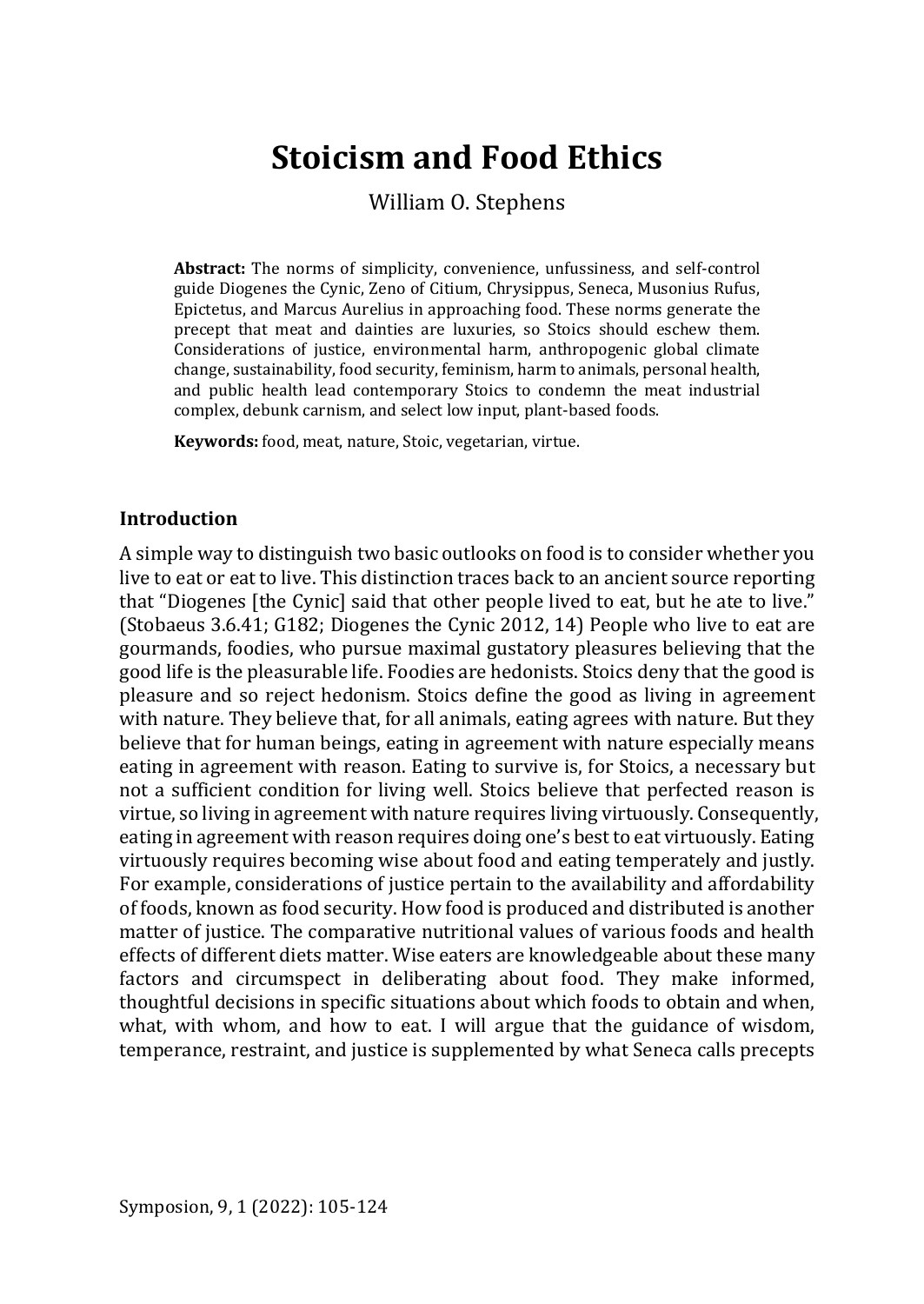(*praecepta*).<sup>1</sup> Understanding food's purpose, its place in a good life, and how precepts help one avoid vicious eating constitute the Stoics' philosophy of food.

I will begin by reflecting on the ways in which Diogenes the Cynic's food ethics informed the ancient Stoics. Next, I will outline the philosophy of food of the Stoics of the Roman empire. Since antiquity, however, changes to how food is produced, distributed, and wasted, human population growth, and environmental impacts have been staggering. In light of this, I will argue that ancient Stoic food ethics must be refined by contemporary stoics<sup>2</sup> to target their local circumstances and global realities. For the sake of environmental sustainability, food security, public health, and global justice, wisdom prescribes more stringent food ethics to today's stoics.

# **1. Dog Food**

The first Stoic, Zeno of Citium, was a student of the Cynic Crates. So it seems apt to examine some pertinent remarks attributed to the first Cynic, the original 'dog,' Diogenes of Sinope. Diogenes was unwaveringly committed to what today we call minimalism. He abhorred all luxury and decadence. He is said to have declared the love of money to be the mother-city (μητρόπολις) of all evils (D.L. vi. 50). He taught the sons of his master Xeniades that at home they should wait upon themselves rather than rely on servants and be content with plain fare and water to drink (vi. 31). We read that "He often thundered that the gods had made it possible for men to live easily, but this had been lost sight of, because we demand honeyed cakes, perfumes, and the like." (vi. 44; Laertius 2018, 280) Thus, it seems clear that he rejected greed and insisted on habitual self-sufficiency and simple food and drink. Diogenes deplores the vice of demanding treats like honeyed cakes. He links dietary depravity to political injustice when he says, "it is not among men who live on barley [τῶν μαζοφάγων] that you will find tyrants, but among those who dine on expensive delicacies." (Julian, *Orations* 6.198d; trans. mine). Is meat a decadent luxury?<sup>3</sup> Some texts may suggest so. When asked why athletes are stupid, he said, "Because they are built up of mutton and beef." (vi. 49; Laertius 2018, 283) This response could imply that eating *too much* mutton and beef makes athletes stupid. Or it could be construed to mean that sheep and bovines are stupid and athletes absorb that stupidity by eating them. On either interpretation, it seems clear that Diogenes judges it stupid to eat a lot of these kinds of meat.

<sup>1</sup> Seneca discusses *praecepta* (precepts, prescriptions) and *decreta* (doctrines, principles) in *Letters* 94 and 95. Examples of the former he gives are 'weighty expressions' like "Nothing in excess," "A greedy mind is never satisfied," and "Expect others to treat you as you treat them." (*Letter* 94.43; Seneca 2015, 360) I propose "Meat and dainties are luxuries" as another such precept.

<sup>2</sup> I will refer to contemporary stoics as *neostoics* or, following Becker (2017), *stoics* with a lowercase s to distinguish them from ancient Stoics with a capital S.

<sup>3</sup> I understand *meat* to refer to any bodily part taken from an animal, whether terrestrial or aquatic. This excludes the edible part of fruits or nuts.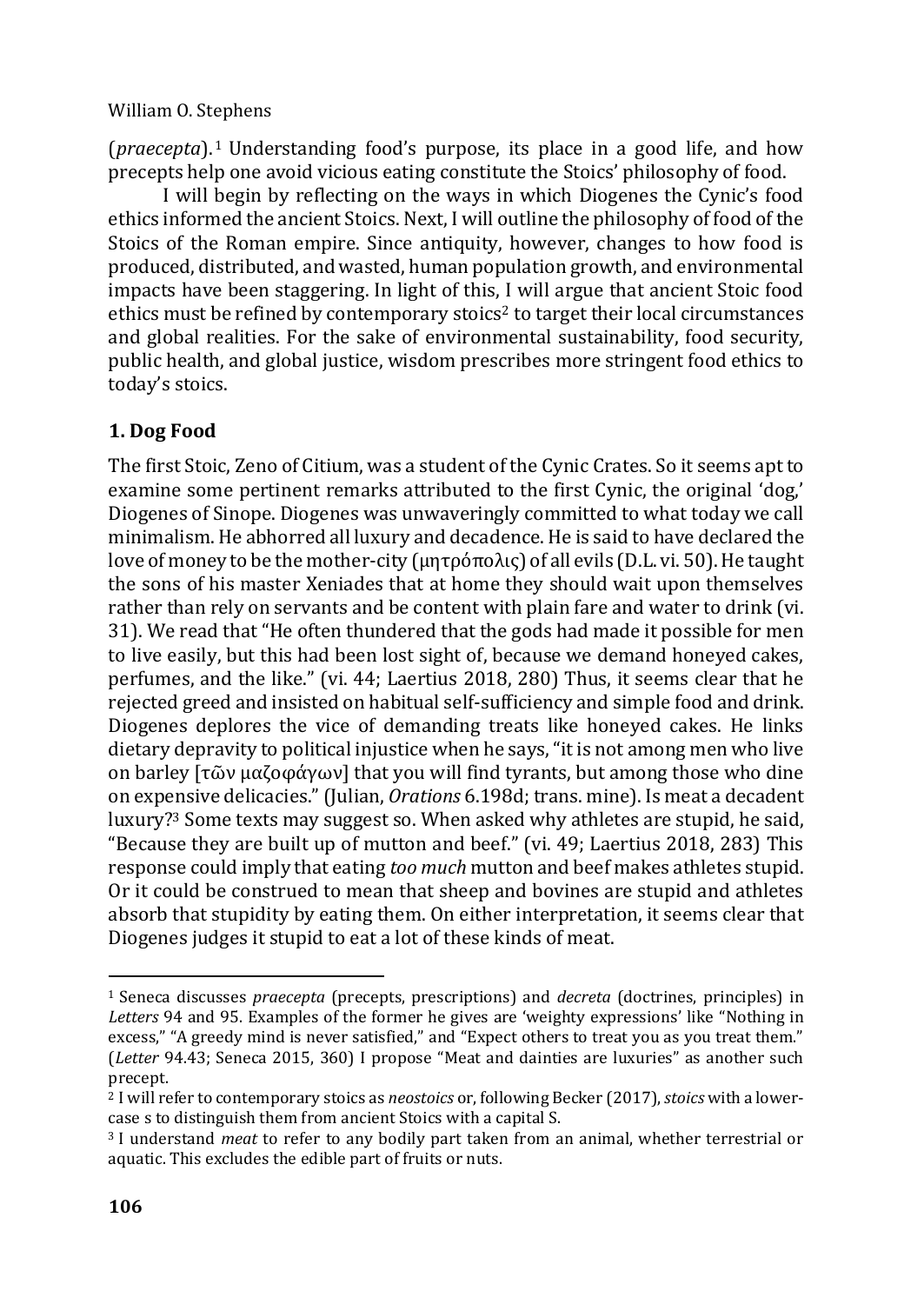On the other hand we also read that Diogenes once tried to eat raw meat but couldn't manage to digest it (vi. 34). Why would Diogenes try to eat raw meat if he believed, as I suggest, that food is necessary but meat is not? When asked what time one should eat lunch, the dog-philosopher said, "If you're rich, whenever you like; if poor, whenever you can." (vi. 40; Laertius 2018, 279) The wealthy have the means to eat not only whenever, but also mostly whatever they want. When hungry the poor must eat whatever they can get their hands on. Diogenes, who was several times bought and sold as a slave, often begged for food and had to scrounge for whatever he could find. We can imagine that on one occasion what he scrounged was a scrap of raw meat. Why didn't he cook it? Perhaps because he was very hungry and had no way to cook it. Or perhaps because he chose to test the limit of utmost need by seeing whether, like an actual dog, he could eat and digest raw meat. If cooking meat turned out to be dispensable, then such a lesson would allow him to bypass this nuisance, thereby increasing his self-sufficiency and 'easy living.' But the physiological lesson he learned was that though raw meat is fit food for dogs, it is unfit for Cynics. Cynics see the wisdom of emulating certain behaviors of canines, mice, and other animals that live in agreement with nature, calmly adapting to their circumstances better than most people do. But raw meat is dog food, not human food. Fortunately and conveniently, many plants can be eaten raw and digested. So, pragmatism about food dictated that when meat is a luxury, Diogenes disdained it. He recognized that *food* is a necessity, not meat. Plants, in contrast, are generally easier to acquire and require less or no cooking, thus making meatless meals usually simpler and easier.<sup>4</sup> After seeing a boy drinking with his hands, Diogenes threw away the only bowl he used to eat and drink from, saying "A child has outdone me in frugality." (vi. 37; Laertius 2018, 276)

It is worth noting that the frugal habits of Diogenes the Cynic in certain respects resemble those of today's freegans. <sup>5</sup> Freegans are vegans who reject consumerism and capitalist ideology and strive to avoid buying anything. Instead of using a large ceramic jar (*pithos*) for shelter as Diogenes did, freegans endorse squatting in abandoned buildings. Freegans practice guerrilla gardening in unoccupied city parks, wild foraging, and scrounging for discarded food. This includes dumpster diving into the wealth of food waste in the U.S. and other Western countries (Barnard 2016).

For the ancient Cynics, however, considerations of self-sufficiency, frugality, simplicity, practicality, and convenience guided eating. Their dietary austerity inspired Zeno of Citium, who "used to eat small loaves and honey, and drink a little fragrant wine." (vii.13; Laertius 2018, 318) His admiration for Cynic frugality made Zeno vegetarian. Chrysippus reportedly praised Euripides' verses that

<sup>4</sup> It is said of Zeno of Citium that "His powers of endurance and the austerity of his way of life were unequaled; the food he ate was uncooked, and the cloak he wore was thin." (vii. 26; Laertius 2018, 323)

<sup>5</sup> 'Freegan' is a portmanteau of 'free' and 'vegan.'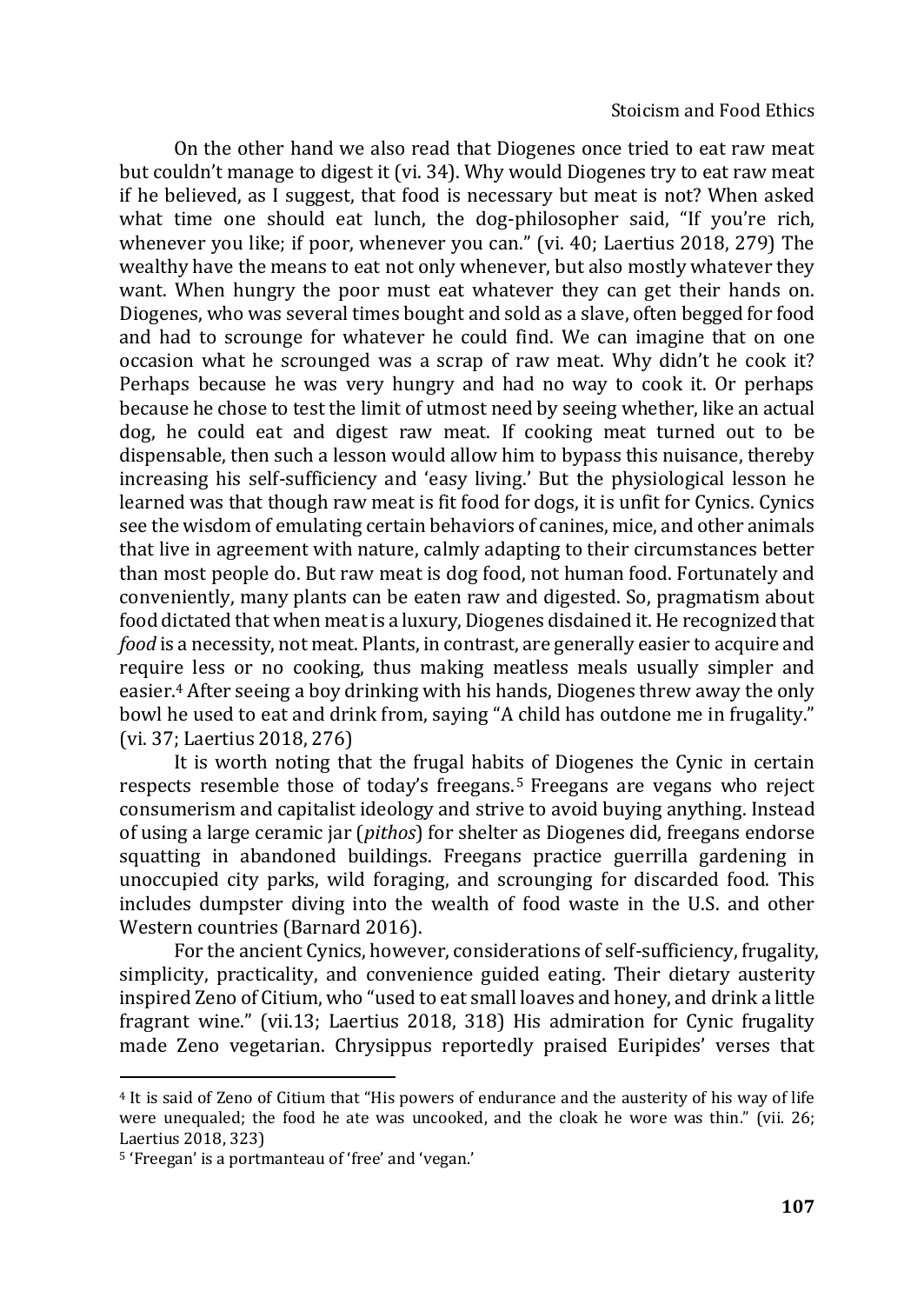mortals need only Demeter's grain and draughts of clear water (*SVF* iii 706; Plutarch 1976, 501).

## **2. Seneca Scorns Fussy Feasting**

Simple dietary habits are also endorsed by Seneca the Younger. For him the purpose of food is to relieve, not arouse, hunger (*Letter* 95.15–18). He argues that a human being's chief part (*prima pars*) is virtue itself, whereas the unserviceable and unstable flesh attached to it is a mere repository for food (*Letter* 92.10).<sup>6</sup> He believes that virtue limits our wants to our needs. Nature establishes our needs, and nature desires nothing except a meal. Hunger, he infers, is not ambitious. Hunger is satisfied to stop, and it does not much care what makes it stop. Once hunger is stopped, only the torments of a wretched self-indulgence look for ways to stimulate hunger after it is sated. Thus, only the vice of self-indulgence drives someone to keep stuffing his filled stomach (*Letter* 119.13–14).<sup>7</sup>

Since humans are smaller than larger animals, Seneca believes we can and should feed ourselves more easily than they do. "Has nature given us such an insatiable maw that although the bodies we are given are of modest size, we yet surpass the largest, most ravenous eaters of the animal world? That is not the case, for how small are our natural requirements! It takes only a little to satisfy nature's demands. It is not bodily hunger that runs up the bill but ambition. … those who … 'heed the belly' [belong] to the race of animals rather than of humans." (*Letter*  $60.3-4$ <sup>8</sup> Ambition drives vicious eating, and to eat viciously is to degenerate from a human being into a beast. Thus, Seneca advises indulging the body only to the extent that suffices for health. One must deal sternly with one's body, lest it fail to obey one's mind. "Let food be for appeasing hunger, drink for satisfying thirst." (*Letter* 8.5)

Food is more welcome to one who is hungry (*Letter* 78.22). Thus, it is wise to know when to stop eating and drinking, as nonhuman animals do (*Letter* 59.13). We ought to eat moderately (*Letter* 114.26–27), not greedily (*Letter* 94.22). Seneca believes that meals ought to be eaten during the customary times of the day (*Letter* 122.9–10) and in the company of others. He recommends reflecting carefully beforehand with whom you are to eat and drink, rather than what you are to eat and drink, for feeding without a friend is the life of a lion or a wolf (*Letter* 19.10).

Seneca cautions that luxurious eating causes many complicated diseases and disorders. He criticizes gourmandizing and fancy foods like mushrooms,<sup>9</sup> delicately prepared oysters, mussels, sea urchins, garum (fermented fish sauce),

<sup>6</sup> Seneca rejects Chrysippus' view of a unitary soul in favor of Posidonius' dualist conception of the soul with rational and irrational parts.

<sup>7</sup> Note the Epicurean flair here.

<sup>8</sup> Quotations of the *Letters* are from Seneca (2015).

<sup>9</sup> It is difficult to know how easy it was to forage for mushrooms in Seneca's Italy, but he clearly rejects mushrooms as the dainties of mycophiles.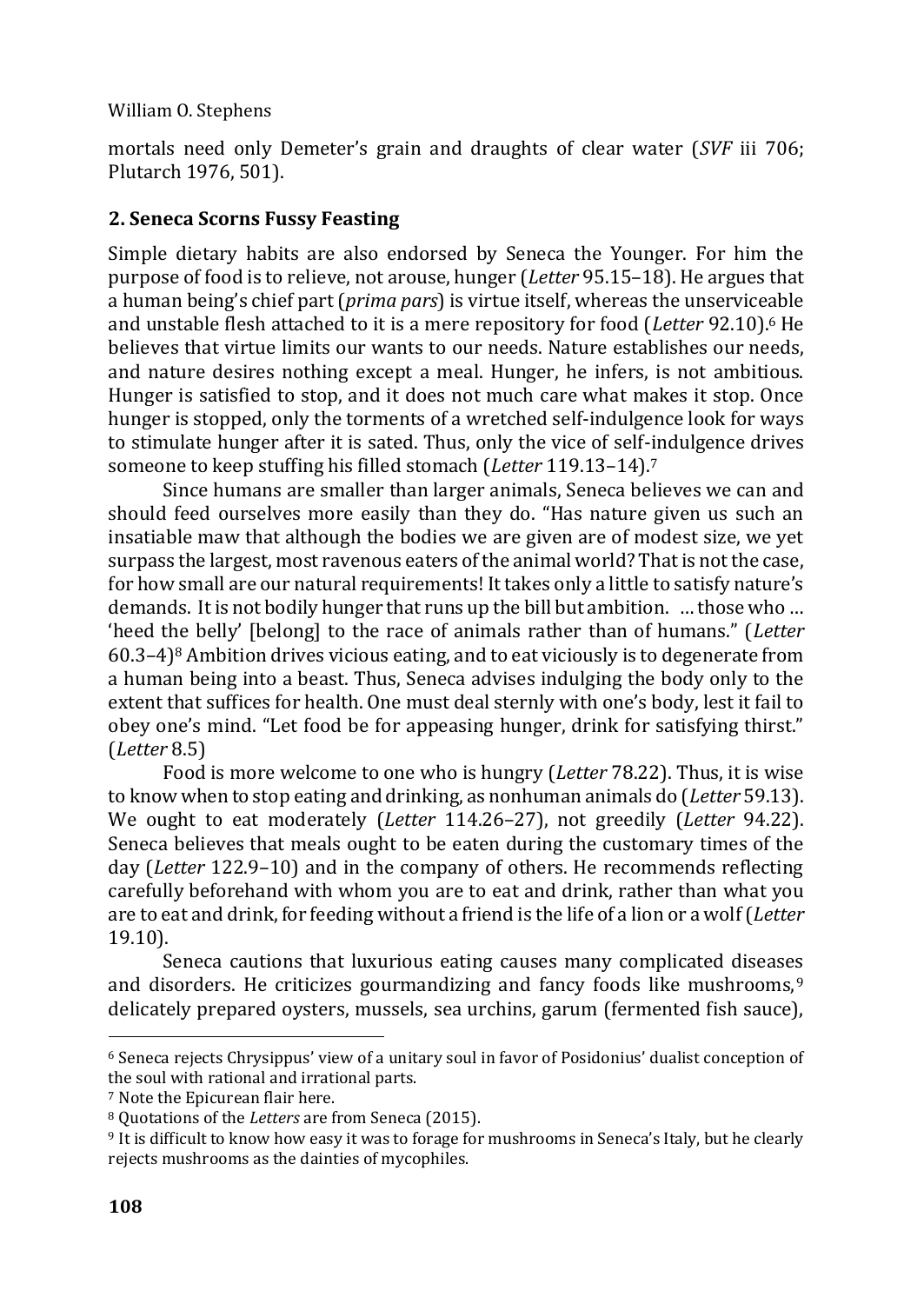and filleted, deboned mullets (*Letter* 95.25–29). Seneca reports that he abstains from eating oysters and mushrooms because "These are not food; they are only tidbits meant to entice those who are full to eat some more (which is what the glutton wants, to stuff himself beyond capacity), for they go down easily, and come back up easily too." (*Letter* 108.15)

For Seneca the most shameful scourge that assails fortunes is the kitchen (*Ben*. 1.10.2). He deplores expensive delicacies. He tells the story of two men bidding against each other to buy a four and a half pound mullet. The winner paid the extravagant sum of 5,000 sesterces for the fish (*Letter* 95.42). Even worse, the emperor Gaius Caesar demonstrated supreme vice combined with supreme power when he dined one day at the astronomical cost of ten million sesterces (*Helv.* 10.4).

How wretched are the people whose appetite is stimulated only by costly foods! But what makes them costly is not their exquisite flavor or some pleasant sensation in the throat but their rarity and the difficulty of obtaining them. Otherwise, if these people would willingly return to sanity, what need of so many professional skills that serve the belly? What need of imports, or of devastating forests, or of scourging the sea? All about us lie the foods which nature has made available in every place; but these people pass them by as if blind, and they roam through every country, they cross the seas, and though they could allay their hunger at a trifling cost, they excite it at great expense. (*Helv*. 10.5)<sup>10</sup>

Exotic seafoods, garum, and mushrooms take great time, labor, and resources to obtain. Seneca condemns all such dainties as decadent luxuries. In contrast, he praises Gaius Fabricius Luscinus for happily dining on the very roots and grasses he plucked from his fields. "Would he have been happier if he had crammed into his belly fish from distant shores, and exotic birds? If he had roused his slow and sickened stomach with shellfish from the Adriatic and Tyrrhenian seas? If he had arrayed a huge pile of fruits around highly sought-after beasts caught at great loss of hunters' lives?" (*Prov*. 3.6)<sup>11</sup> The availability of local crops makes importing foods from afar unnecessary and makes hunting dangerous animals unnecessary and reckless. Thus, only wasteful, dissipated fools demand exotic, imported foods.

Seneca believes that the needs of the body greatly outnumber the needs of the mind. "For the body needs many things in order to thrive, but the mind grows by itself, feeds itself, trains itself. Athletes require a great deal of food and drink, much oil, and lengthy exercises; but virtue will be yours without any supplies or expenses. Anything that can make you a good person is already in your possession." (*Letter* 80.3) The Stoics highly valued self-sufficiency. Seneca commends the mind's pursuit of virtue because it costs no money and requires no equipment. To build an athletic body requires much food, drink, and time-consuming exercises. He thinks that bodybuilding and the heavy diet that goes with it burden the mind

<sup>10</sup> As translated by Gareth D. Williams in Seneca (2014).

<sup>11</sup> As translated by James Ker in Seneca (2014).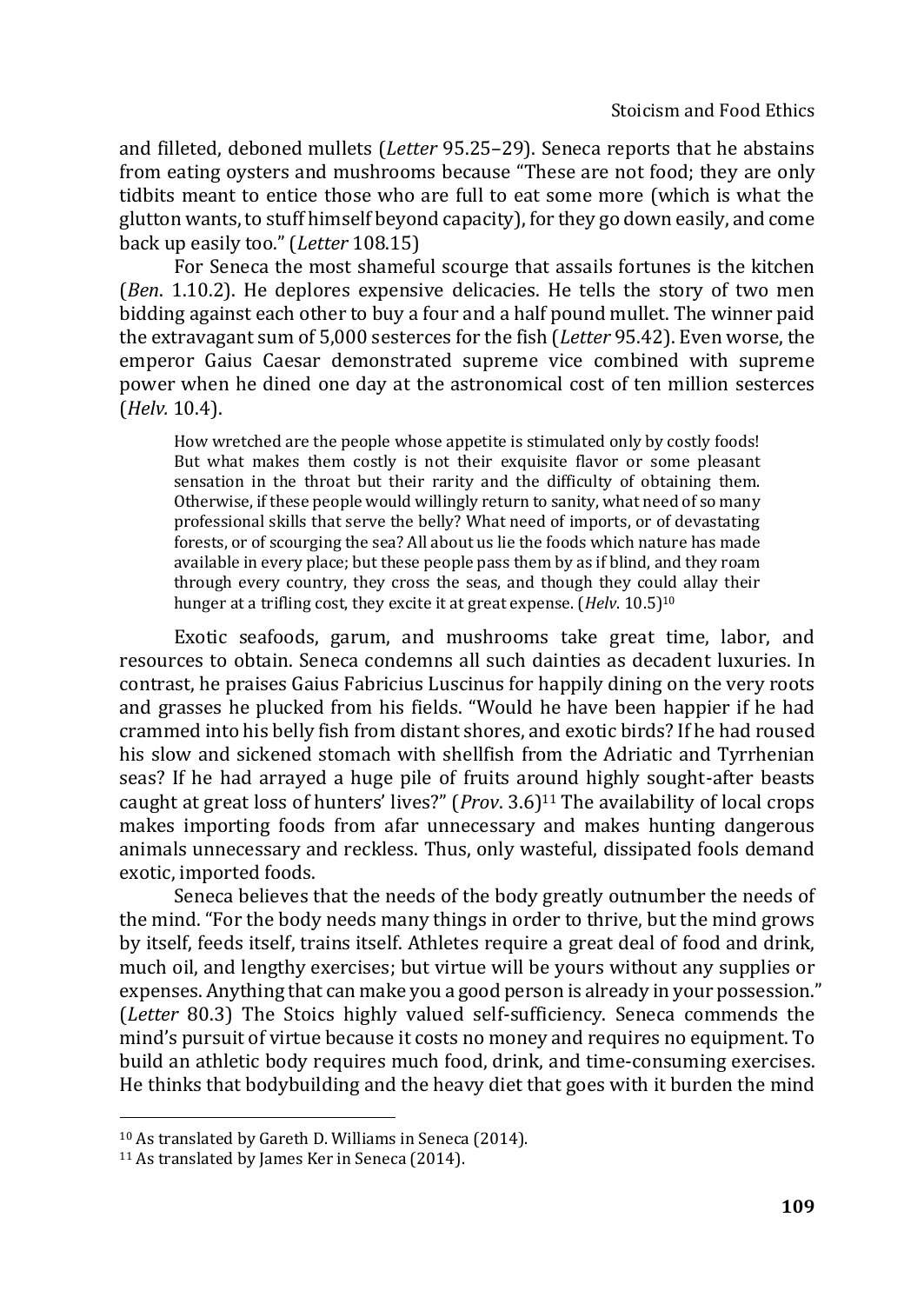and make it less agile (*Letter* 15.2–3).<sup>12</sup> Instead, he instructs his friend to set himself a period of days in which he will be content with very small amounts of food, and the cheapest kinds, to dispel his fear of frugality (*Letter* 18.5). Seneca contends that fearless, frugal eating makes you a better person than a muscular physique does.

Seneca writes: "I like food that is neither prepared nor watched by troops of servants, not something ordered many days ahead and proffered by many hands, but available and easily so, with no exotic or precious ingredients. This will not run out on any occasion, or be a burden to my budget or my body, or be brought up in vomiting." (*Tranq*. 1.6)<sup>13</sup> On a trip with a friend the frugal Seneca lunched on dried figs, sometimes with bread (*Letter* 87.3).

Ultimately, Seneca's filial piety trumped his commitment to vegetarianism. In his youth he was taken with the philosophy of Pythagoras. Seneca's teacher Sotion explained both Pythagoras' and Sextius' reasons for abstaining from animal food. "Sextius held that a person could get enough to eat without resorting to butchery; and that when bloodshed is adapted to the purposes of pleasure, one develops a habit of cruelty. He also used to say that one should pare away the resources of self-indulgence, and he offered reasoning to show that variety in food is alien to our bodies and detrimental to health." (*Letter* 108.17-18) Pythagoras believed in the kinship of all living things and held that upon death souls transmigrate from one animal's body into the next, whether it be that of a human or a nonhuman. "Pythagoras instilled in humankind a fear of wrongdoing—more specifically, of parricide. For if some spirit related to them happened to be dwelling in a given body, they might, without realizing it, assault the soul of their parent with the knife or with their teeth." (*Letter* 108.19) Sotion reasoned that if these beliefs are true, then abstaining from animal foods means not harming anyone. If they are false, then vegetarianism is economical. Seneca, persuaded by Sotion of the savagery of eating flesh as lions and vultures do, adopted a vegetarian diet. He says this diet became easy and pleasant for him and made his mind livelier. Later, however, a vegetarian diet was seen as adherence to religions of foreign origin banned by the emperor. So, when his father asked him to give up that diet, Seneca complied. He returned to being a temperate kreophagist.

What should we make of a Seneca deferring to his father's uneasiness about his son's vegetarianism? A neostoic would take seriously fulfilling her role as a daughter or son to her father (see Johnson 2013). But I don't see her giving up her principled vegetarianism simply to appease her parent if the warrant for rejecting that diet is the appearance – to some – of affinity with a newfangled religion. If Seneca the Elder was made uncomfortable by his son's vegetarian diet because it offended his Romanocentric, religious conservatism, this would not be a good enough reason for a neostoic to return to eating flesh. Neostoics have no duty to

<sup>12</sup> This resonates with Diogenes the Cynic's remark about meat-heavy diets making athletes stupid.

<sup>13</sup> As translated by Elaine Fantham in Seneca (2014).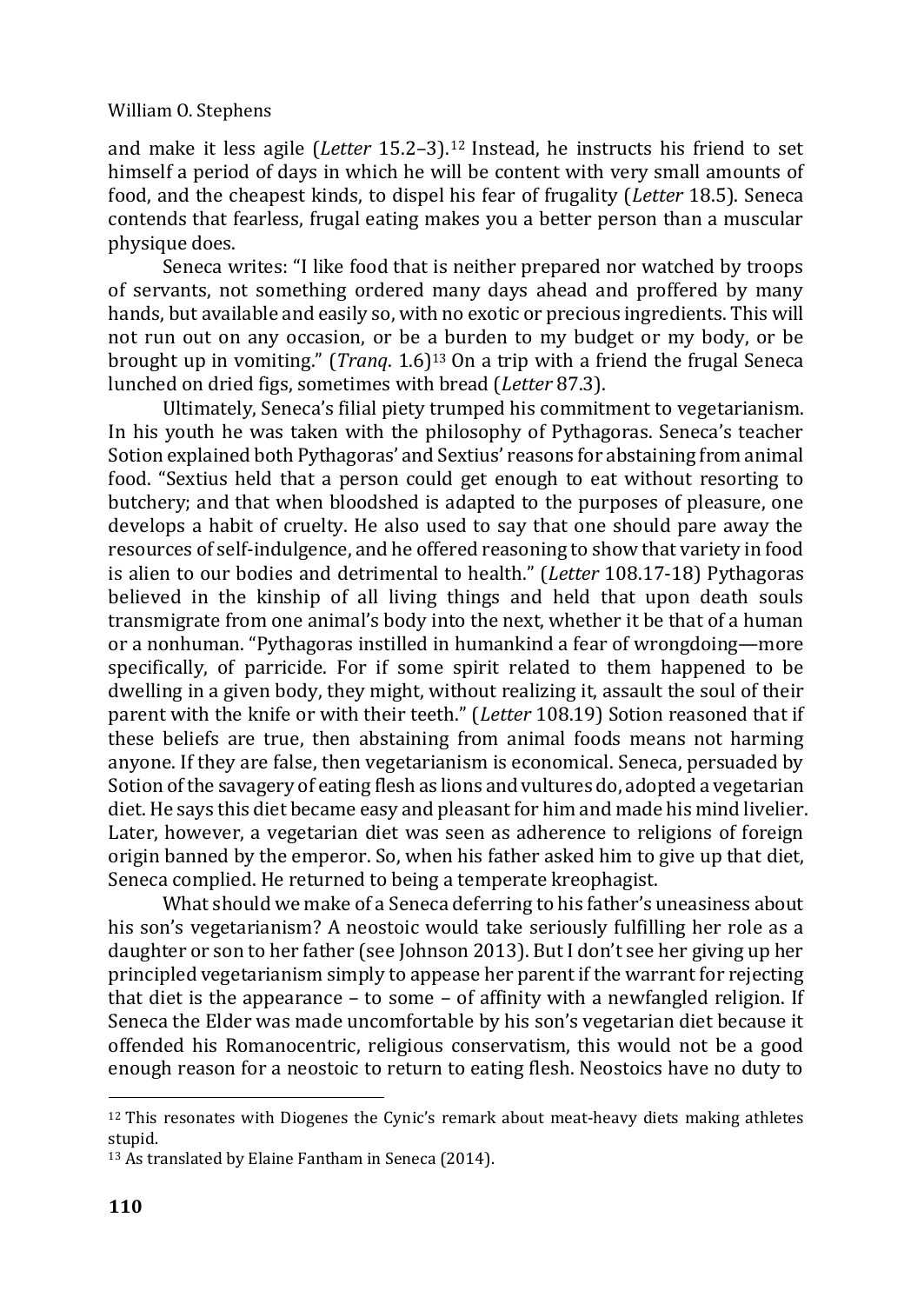cater to their parent's parochialism. Being a good daughter does not require her to wear a particular style of clothing to appease her parent's sartorial strictures. Neither would be complying with her parent's food preferences. After all, the inferences other people draw about a neostoic's religious beliefs simply by observing what she eats are certainly not up to her. Seneca the Younger was persuaded by Sextius' arguments. If they were good arguments, then, out of respect for her parent and in defense of truth, a neostoic ought to try to persuade her parent accordingly. Failing that, a neostoic can agree to disagree with her parent about the diet that is right for her.

This episode related in *Letter* 108 raises a question about the philosophical justification of Seneca's diet. Was it Stoicism or Pythagoreanism that led him to abstain from meat? Transmigration of souls, after all, is a doctrine of Pythagoreanism, not Stoicism. While this is true, a Stoic need not accept metempsychosis to agree with Sextius that when bloodshed in eating is adapted to the purposes of pleasure, the habit of cruelty can result. Sotion reasoned that even if it is false that the soul of a deceased relative sometimes occupies the body of a nonhuman animal, and so killing and eating that animal would not commit the crime of parricide, vegetarianism remains 'economical.' This rationale fits nicely with the other reasons Seneca gives for dietary restraint: that (a) virtue limits our wants to our needs; (b) nature establishes our needs; (c) what we need is simply to remove hunger; (d) hunger is not ambitious; (e) ambition and greed trigger vicious eating. Seneca insists on eating moderately, not indulging in luxuries and delicacies. This means choosing foods that are easy to get, easy to prepare, inexpensive, and locally sourced. That Seneca reasons his way to these food ethics from the premise of the Stoic *telos* formula is plain: "Our aim is to live in accordance with nature, is it not? This is contrary to nature: tormenting one's body, swearing off simple matters of grooming, affecting a squalid appearance, partaking of foods that are not merely inexpensive but rancid and coarse. A hankering after delicacies is a sign of self-indulgence; by the same token, avoidance of those comforts that are quite ordinary and easy to obtain is an indication of insanity. Philosophy demands self-restraint, not self-abnegation." (*Letter* 5.4-5; cf. *Letter* 78.22-24) Seneca concludes that restrained, moderate, unfussy eating requires neither self-deprivation nor fasting. In rejecting rancid, coarse food, Seneca's comment suggests that, as long as one avoids extravagance, obsessive attention to preparation, and harmful attitudes toward food, reason accords with nature by recommending simple, wholesome, and *tasty* meals. Tasty foods would thus count as preferred indifferents, just as rancid, coarse foods would be dispreferred indifferents. Virtue requires not that we sacrifice taste, only that we always avoid greed, gluttony, finickiness, and self-indulgence in luxuries. That Pythagoreans would also decry these gustatory vices in no way undermines the authentically Stoic basis of Seneca's food ethics. Given the breadth of his treatment, Seneca serves as a fair representative of the Stoic philosophy of food. I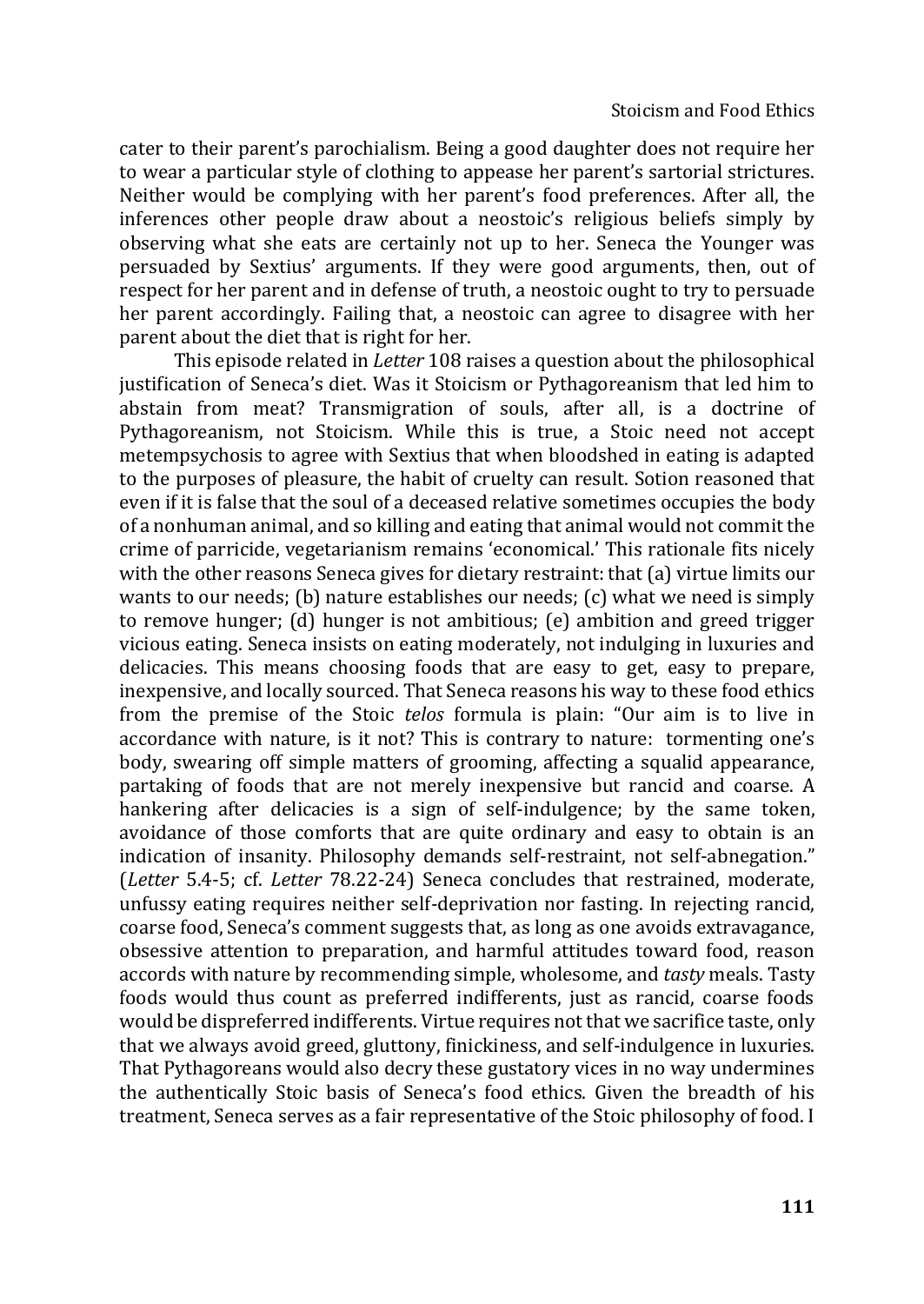suggest that the textual evidence warrants ascribing to his food ethics the precept *Avoid luxuries like meat and dainties*. 14

## **3. Musonius Rufus on Mastering Appetites**

Musonius Rufus was born into the Roman social order of equestrians (*equitēs*). This socio-economic status implied an ample food budget. Musonius opposed the gustatory self-indulgence and lavish eating typical of Roman banquets (*convivia*).<sup>15</sup> Emphasizing the importance of daily practices, Musonius insisted that mastering one's appetites for food and drink is the basis for temperance, a vital virtue.<sup>16</sup> He agrees with Seneca that the purpose of food is to nourish and strengthen the body and to sustain life, not to provide pleasure.<sup>17</sup> Digesting our food gives us no pleasure, and the time spent digesting food far exceeds the time spent consuming it. It is not consumption but digestion that nourishes the body. Therefore, he reasons that the food we eat serves its purpose when we're digesting it, not when we're tasting it.

Musonius advocates lacto-vegetarian foods that are least expensive and most readily available: raw fruits in season, certain raw vegetables, milk, cheese, and honeycombs. Cooked grains and some cooked vegetables are also suitable for humans, whereas meat is too crude for human beings and is more suitable for wild beasts.<sup>18</sup> Musonius concurs with Diogenes that those who eat lots of meat seem slow-witted.

<sup>14</sup> Meats include fish, oysters, and seafood in general. Dainties include mushrooms, condiments like garum and liquamen, and any comestibles that are expensive, laborious, or time-consuming to obtain, prepare, or serve. When a piece of meat or a dainty is the only thing one can eat, then it is not a luxury.

<sup>15</sup> Oswyn Murray writes: "The Roman *convivium* was modelled on the Etruscan version of the Greek symposium. These Italian feasts differed from their Greek prototypes in four important respects: citizen women were present; equality was replaced by a hierarchy of honour; the emphasis was on eating and the *cena* [main meal], rather than on the *comissatio*, or later drinking session; the entertainment was often given by one man for his inferior *amici* [friends] and *clientes* [free men who entrusted themselves to others and received protection in return]. The Roman *convivium* was therefore embedded in social and family structures, rather than largely independent of them." (2003, 387)

<sup>16</sup> The following remarks attributed to Musonius are from *Discourse* 18A and 18B: *On Food*.

<sup>17</sup> Musonius attributes to Socrates the wise saying that "the majority of people live to eat but that he ate to live. Certainly no reasonable being, whose ambition is to be a human being, will think it desirable to be like the majority who live to eat, and like them, spend his life chasing after pleasure derived from food." (Rufus 2020, 92; tr. modified)

<sup>18</sup> The Greek text reads: τὴν μέντοι κρεώδη τροφὴν θηριωδεστέραν ἁπέφηνε καὶ τοῖς ἀγρίοις ζώοις προσφορωτέραν. "On the other hand he proved that meat was a more savage [or 'bestial'] kind of food and more fitting for wild animals." (tr. mine) An objection could be raised that although animal flesh may indeed be 'more savage,' circumstances may not universally rule it out. For instance, sailors whose food stocks run low could fish. When the rations of soldiers on campaign run out, they could eat deer. Neither Musonius nor Seneca discuss circumstances where meat is the only alternative to starving to death. Such scenarios were as rare in antiquity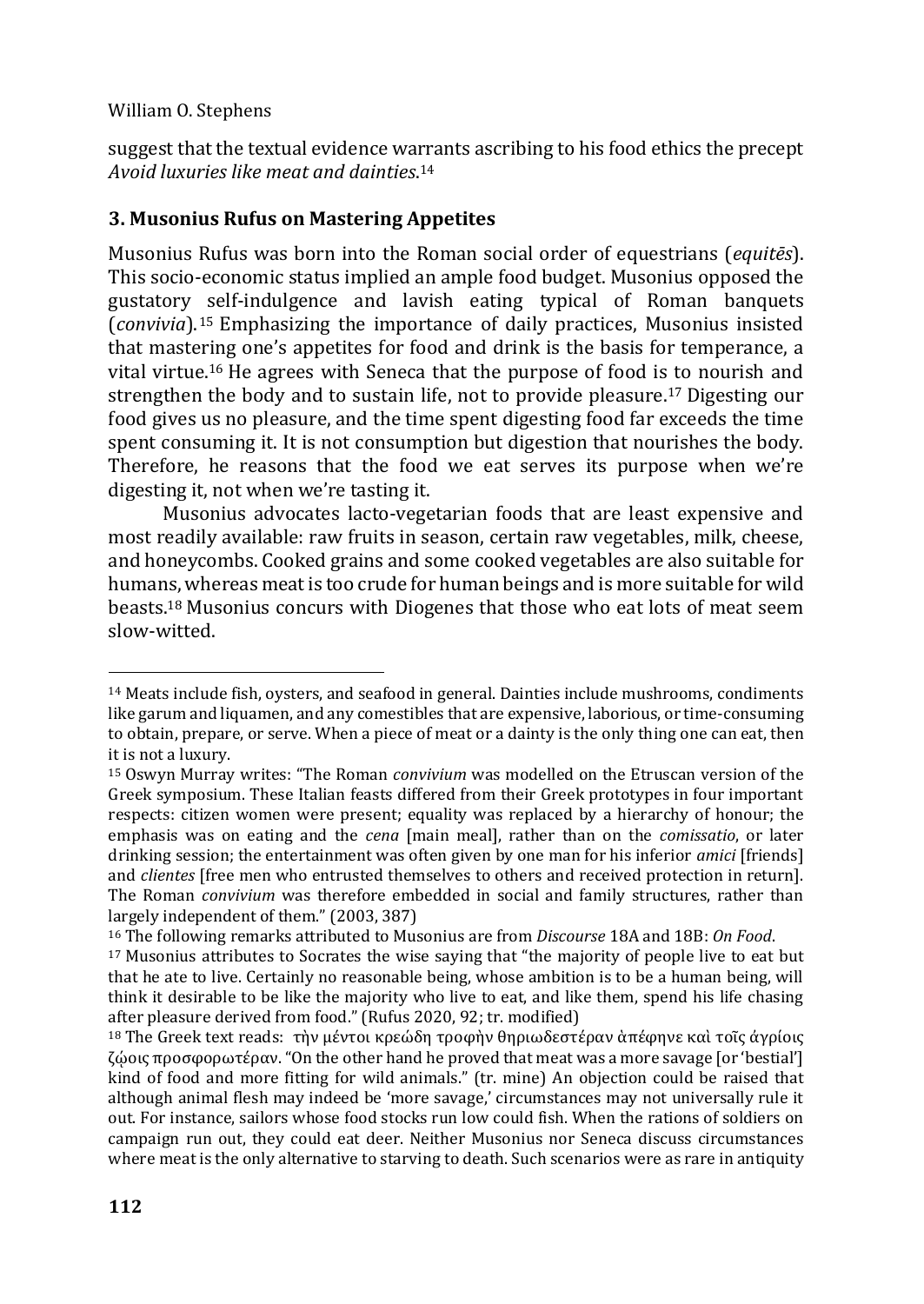We are worse than nonhuman animals when it comes to food, Musonius believes, because we obsessively embellish our food's presentation and fuss over what we eat and how we prepare it merely to amuse our palates. Moreover, too much rich food harms the body. So, he infers that gastronomic pleasure is undoubtedly the most difficult pleasure to combat. Consequently, like Seneca, Musonius rejects gourmet cuisine and delicacies as dangerous luxuries. Craving gourmet food he considers most shameful and intemperate. Musonius thinks that those who eat inexpensive food can work harder, are the least fatigued by working, become sick less often, tolerate cold, heat, and lack of sleep better, and are stronger, than those who eat expensive food. He concludes that responsible people favor what is easy to obtain over what is difficult, what involves no trouble over what does, and what is available over what isn't. Habituating oneself in these preferences promotes self-control and goodness.

## **4. Epictetus on Fear of Hunger and Food Insecurity**

Years of slavery shaped Epictetus' philosophy of food. Real slavery, he contends, is living in fear. So, he urges his students to get rid of all fears about eating. In one vignette, Epictetus considers the plight of a slave who is ordered to hold a chamber pot for his master. The slave must choose between obeying this command to hold the pot as his master evacuates his bowels and bladder or disobeying the command. If the slave disobeys, his master promises to beat him and not feed him dinner. Epictetus observes that earning a living is better than starving to death (*Disc*. 1.2.10), other things being equal. But the slave may decide that things are not equal. He may opt to preserve his dignity by disobeying, refusing to hold the pot, getting a beating, and going hungry.

When a student frets about being too poor to be able to eat, Epictetus scolds him for lacking the confidence to fend for himself as successfully as slaves and runaways do. A worrywart who fears starving must believe he is stupider and less resourceful than irrational beasts, all of whom are self-sufficient and provided with food and a mode of survival adapted to and in harmony with their nature (*Disc*. 1.9.8-9). <sup>19</sup> Epictetus notes that neither runaway slaves nor old beggars starve, so we have no good reason to worry that our food will run out. Instead, we

as they are today. But when eating to live actually necessitates eating an animal, it seems plausible that Stoics permit it *so long as it does not compromise virtue*. For Epictetus' discussion of facing hunger virtuously, see below.

 $19$  This way of confronting those suffering from anxiety looks dangerously close to heartless victim-blaming. A more charitable interpretation suggests that Epictetus seeks to encourage the food-fretter by reminding him that he has succeeded in feeding himself in the past, so inductive reasoning warrants confidence that he can muster the resources to sustain himself in the future. Epictetus implies that giving in to worry about going hungry distracts you from figuring out how to find food. Diogenes the Dog and other animals do not let self-pity impede their foraging. Resilient optimism energizes problem-solving, thereby increasing the odds of getting your hands on food.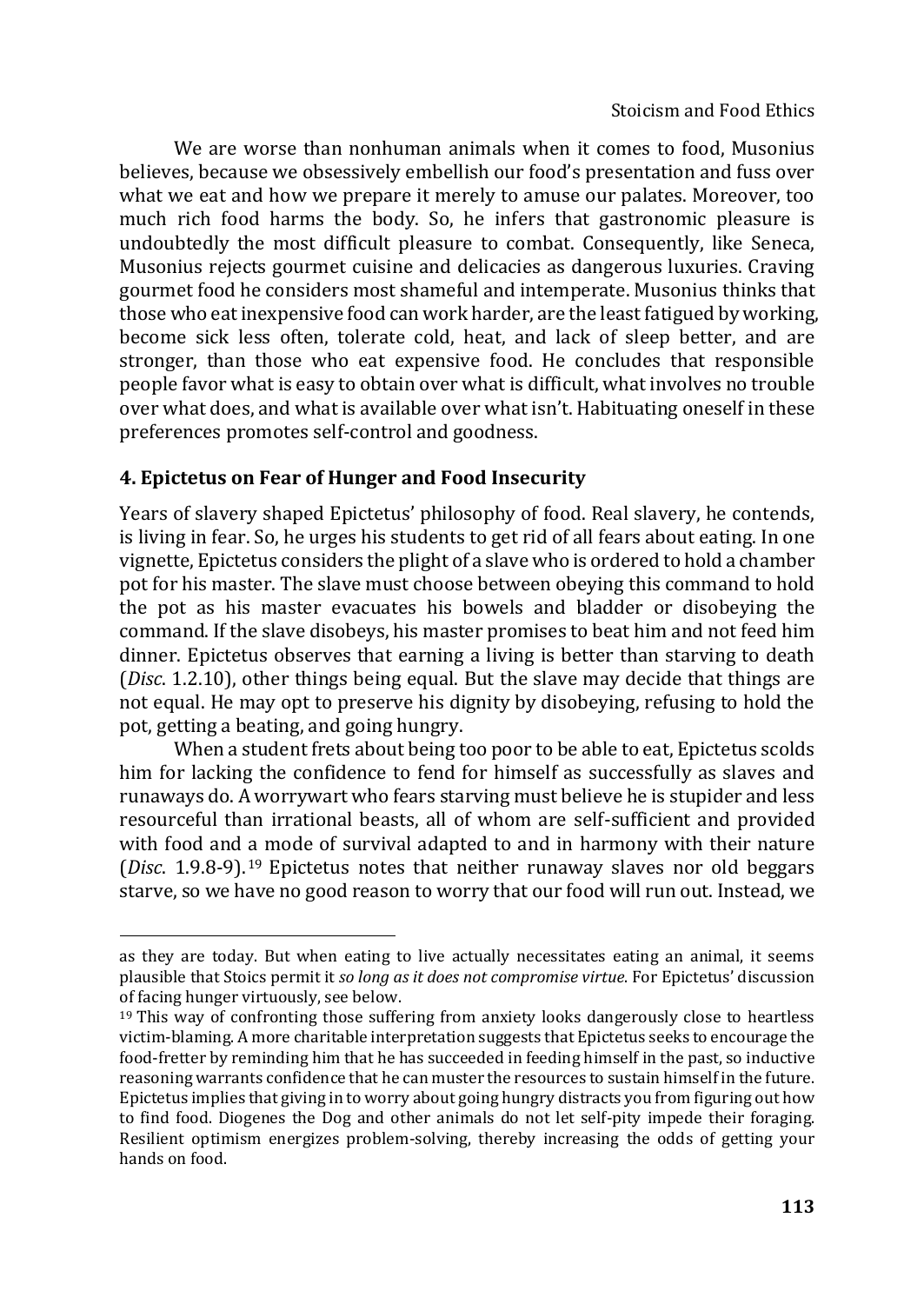should concern ourselves with becoming good. "Does any good man fear that he may run out of food? The blind don't run out of food, nor do the crippled; so will a good man run out of it?" (*Disc*. 3.26.27) <sup>20</sup> For Epictetus "dishonor, in truth, consists not in not having anything to eat, but in not having reason enough to preserve you from fear and distress." (*Disc*. 3.24.116) A good person uses reason to overcome fear and sorrow.

Epictetus believes that Zeus/God/nature both provides and takes away all our material possessions. "Another provides you with nourishment and possessions, and he can take them away again likewise, along with your body too. For your part, you should accept the material and work on it." (*Disc*. 2.5.22) And if God no longer provides food, then this means that, like a good general, God has given the signal to withdraw, God is sounding the recall,<sup>21</sup> opening the door, and saying to 'Come.' (*Disc*. 3.13.13-14) Epictetus says he will obey while speaking well of his commander and praising his works (*Disc*. 3.26.29). If starvation ever becomes inevitable, the Stoic accepts it calmly. In contrast, the non-Stoic who weeps about going hungry foolishly makes himself a slave to his fear. "As soon as you've eaten your fill today, you sit and moan about what tomorrow may bring, worrying about how you'll be able to feed yourself. If you manage to get any food, slave, you'll have it, and if you don't, you'll leave this world; the door stands open. Why grieve? What place is left for tears?;" (*Disc*. 1.9.19-20) for an account of Epictetus' Open Door policy on suicide, see Stephens (2014). Thus, Epictetus sees no reason to fear starving to death. God will either provide food or not. If so, then there's nothing to fear. If not, then there's no dishonor in exiting life when God decides it's our time. After all, only mortals need food and death is not to be feared anyway.

Today neostoics inhabit a world of billions of people with limited or uncertain access to food. This condition is known as *food insecurity*. Globally one in four people – 1.9 billion – are moderately or severely food insecure (Roser and Ritchie 2019). Nine percent of the world population – around 697 million – are severely food insecure. Eleven percent of the world's population are undernourished, meaning that their daily caloric intake falls below minimum energy requirements. Globally 820 million people are undernourished. Children suffer disproportionately. Twenty-two percent of kids under the age of five are 'stunted.' They are significantly shorter than the average for their age due to poor nutrition or repeated infection (Roser and Ritchie 2019). In 2019 in the United States 35 million struggled with hunger (Feeding America 2022). In 2018, before Covid-19, 14.3 million American households were food insecure.

Would Epictetus scold a hungry, undernourished child for shedding a tear? Certainly not. Epictetus scolds an *adult* who has 'eaten his fill' and then immediately frets about going hungry tomorrow. The Open Door Policy is for

<sup>20</sup> Quotations of the *Discourses* are from Epictetus (2014).

<sup>21</sup> That is, calling for suicide.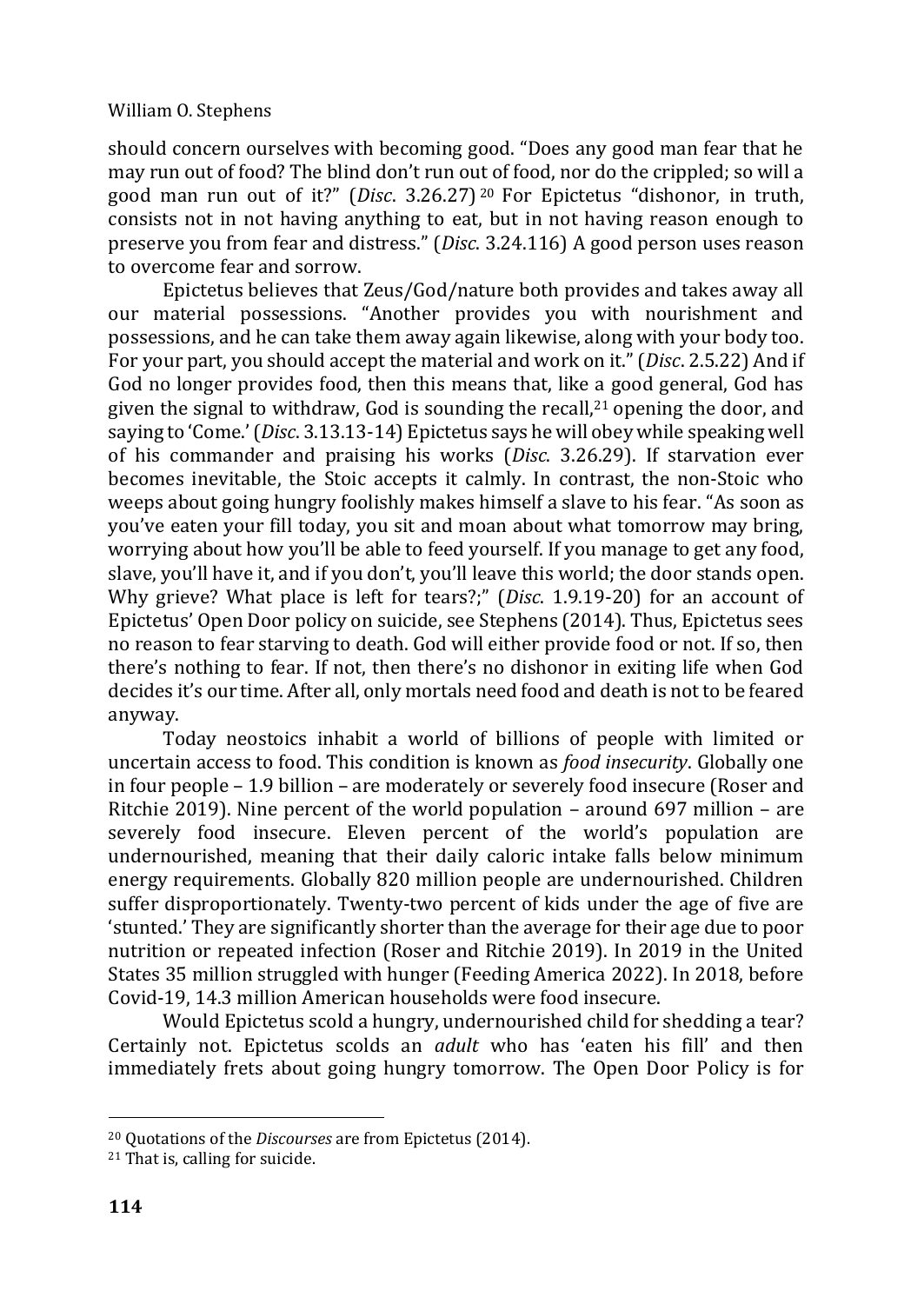adults, not food-insecure children. Nonetheless, neostoics strive to become just *and* to push for just practices, policies, and institutions. Why? Because the Stoic concepts of social *oikeiōsis* and cosmopolitanism support an argument for communitarian and political activism.<sup>22</sup> Food insecurity is unjust. Epictetus is right that food insecurity, undernourishment, and hunger ought not to be *feared*, yet stoics will *oppose* them. Neostoics would regard these as urgent problems that governments and philanthropic organizations ought to ameliorate. In short, food insecurity results from inequitable, inefficient systems of food production and distribution. Such unjust systems should be reformed. Therefore, neostoics will do all they can to promote food security locally and globally.

What about those who can always access sufficient food? For the food secure, Epictetus agrees with Seneca and Musonius that the purpose of eating is not to feel pleasure (*Disc*. 3.24.37–38). We should take only what the body strictly needs in food, drink, clothing, and shelter and eliminate luxury and ostentation altogether (*Handbook* 33.7). Each gift in life is only loaned to us for a limited time, neither irrevocably nor forever, "like a fig or bunch of grapes, for a particular season of the year; so that if you long for it in the winter, you're a fool." (*Disc*. 3.24.86) We must adapt our desires to what is available, when it is available. Also, Epictetus denies that the conflicting opinions concerning food of Jews, Syrians, Egyptians, and Romans could all be right (*Disc*. 1.11.12-13). Whatever is done in accordance with nature, he states, is rightly done (*Disc*. 1.115). Criteria allow us to distinguish between what accords with nature and what conflicts with it. The criterion distinguishing colors is vision. The criterion distinguishing hot, cold, hard, and soft is touch. Epictetus grants that it is perhaps no great harm for a person not to know the criterion of odors and flavors. But serious harm results from ignorance of the criterion of good and evil, of what accords with nature and what is contrary to it (*Disc*. 1.11.9-11). As noted above, Epictetus rejects eating whatever tastes good. When asked how to eat so as to please the gods, he said by eating "as one ought and politely, and indeed with temperance and restraint." (*Disc*. 1.13.1) The proper scruples for eating are politeness, temperance, and restraint. We must understand these scruples so we can apply them correctly at every meal.<sup>23</sup> Over time, with experience and persistence, the Stoic assimilates this understanding through a process of digestion (see Tremblay 2019). Those who have digested their philosophical principles show it by eating, drinking, dressing, marrying, having children, and being citizens as a human being should (*Disc*. 3.21.1-5).

Epictetus advocates not vegetarianism but rather anthropocentrism: "God has constituted each [animal] according to its intended purpose, one to be eaten,

<sup>22</sup> For Stoic communitarianism see Long (2007). A few of the many studies of the Stoic theory of *oikeiōsis* are Engberg-Pedersen (1990), Reydams-Schils (2002), and Klein (2016). On Stoic cosmopolitanism see Stanton (1968), Brown (1997), Sellars (2007), and Hill (2015).

<sup>23</sup> For competing views on how doctrines (*decreta*) and precepts (*praecepta*) operate in Stoicism, see Mitsis (1993), Inwood (1999), and Brittain (2001).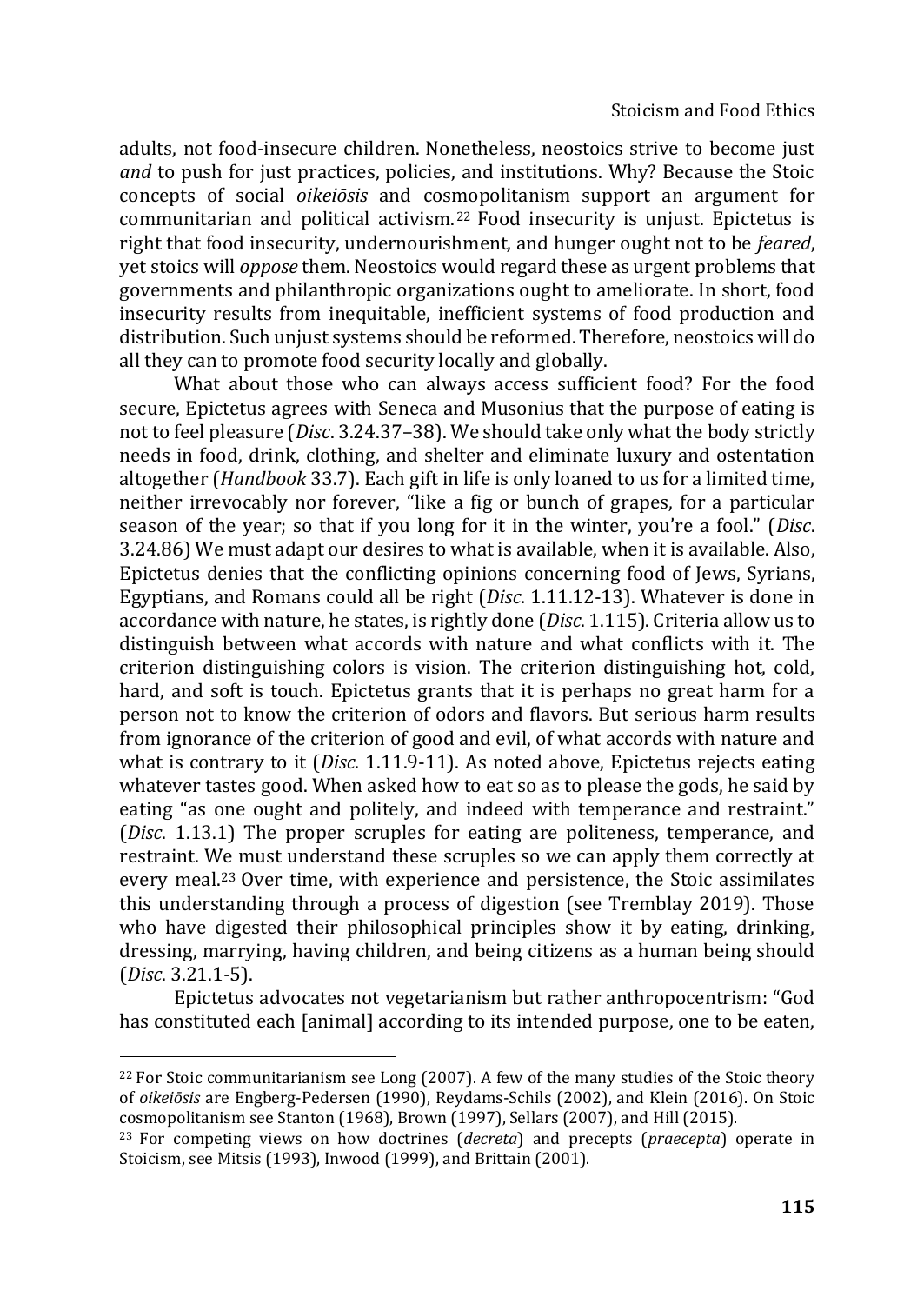another to be used in fields, another to produce cheese, and another for some comparable use." (*Disc*. 1.6.18)<sup>24</sup> Several of Epictetus' texts about domesticated animals defend this objectionable anthropocentrism. This raises a problem. How are we to reconcile Musonius' strict lacto-vegetarianism with Epictetus' anthropocentric defense of using and eating domesticated animals? We cannot. Given our best empirical scientific understanding of biology, evolution, and astronomy, we now know that Earth is at the center of neither this solar system, nor the Milky Way galaxy, which itself is not at the center of countless other galaxies (Becker 2017, xiii, 11-12). We now know that Homo sapiens is only one of four primate species with considerable intelligence, sociability, and communicative skills. Ethology teaches us today what Porphyry and Plutarch<sup>25</sup> knew in antiquity, that the *logos*, intelligence, adaptability, and problem-solving abilities that so many have, for so long, fancied to be the monopoly of our species are certainly shared in varying degrees by thousands of other species of cetaceans, octopi, terrestrial mammals, birds, reptiles, fish, and insects. So, neostoics should follow Becker and accept that science refutes anthropocentrism.

Epictetus follows Seneca in prescribing abstinence. Abstinence is required to discipline one's desires so as to follow nature in accordance with the ethical principles of Stoicism. "You should practice at one time to live like one who is ill, so as to be able, one day, to live like one who is healthy. Take no food, drink water alone; abstain from every desire at one time so as to be able, one day, to exercise your desire in a reasonable way." (*Disc*. 3.13.21) Ignorance (about how to eat agreeably with nature) is an illness requiring therapy (abstinence). Convalescence is achieved by eating and drinking only what is strictly necessary, eliminating all luxuries, and vanquishing all worries about food.

## **5. Marcus Aurelius Denies Dead Meat is Delectable**

In his *Meditations*, Marcus Aurelius often reminds himself to strip away the illusions that beguile people into craving fame, riches, luxuries, and carnal pleasures. For example, when beholding a fancy plate of meat or a pricey glass of wine, some see fabulous delicacies and swoon. Instead, Marcus cautions himself to perceive what they really are.

Like seeing roasted meat and other dishes in front of you and suddenly realizing: This is a dead fish. A dead bird. A dead pig. Or that this noble vintage is grape juice… Perceptions like that – latching onto things and piercing through them, so we see what they really are. That's what we need to do all the time – all through our lives when things lay claim to our trust – to lay them bare and see how pointless they are, to strip away the legend that encrusts them. Pride is a master

<sup>24</sup> Epictetus admonishes dinner guests to take only their polite share of the roast (*Disc*. 2.4.8).

<sup>25</sup> Newmyer (1999) treats Plutarch's dispute with the Stoics on the rationality of animals.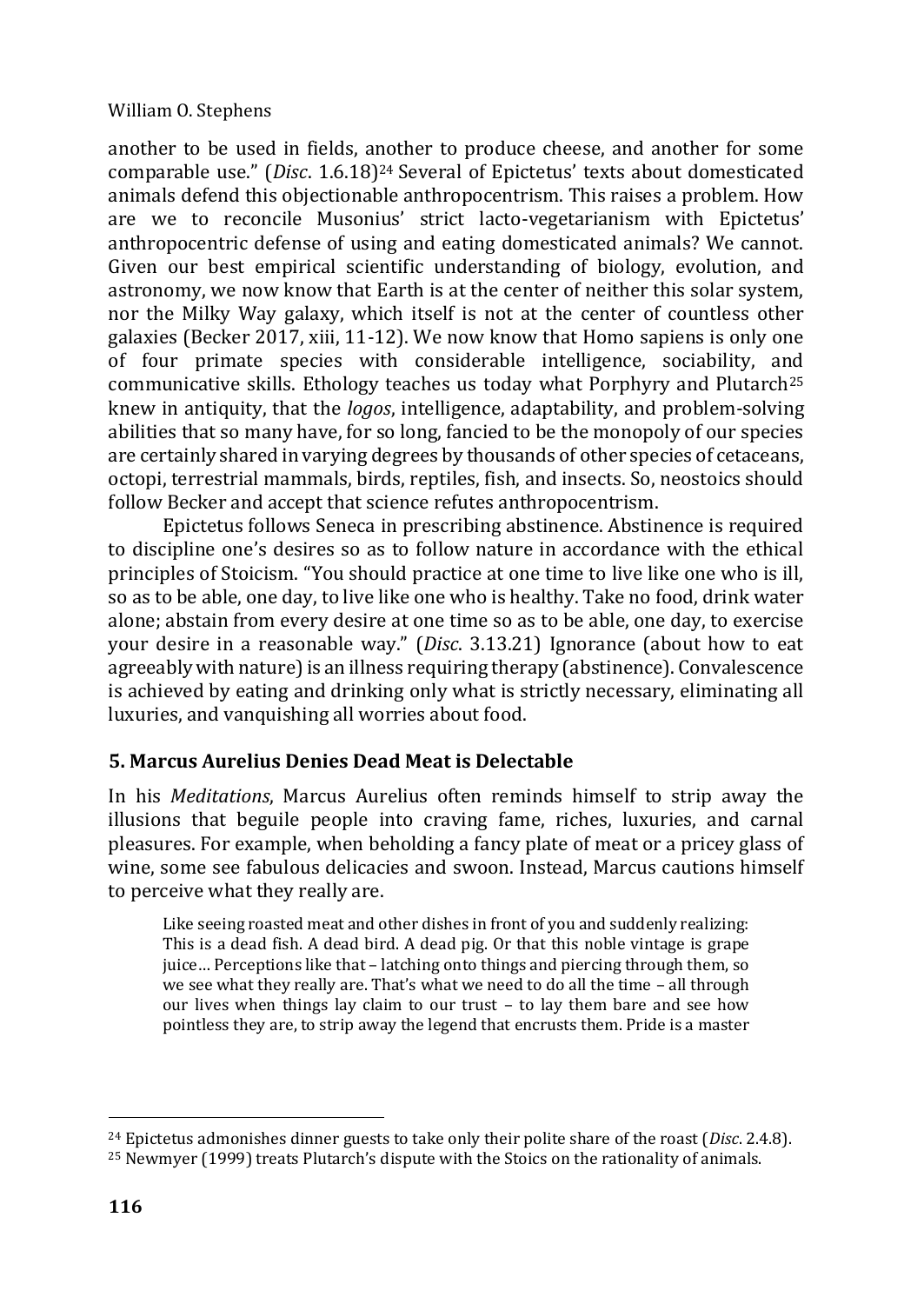of deception: when you think you're occupied in the weightiest business, that's when he has you in his spell. (*Med*. vi.13)<sup>26</sup>

I do not construe this text as an *argument* against meat. Rather, this 'stripping away' is an important psychological strategy for Marcus. He uses it to keep from attaching his desire to widely coveted externals. Here he reflects that to gourmandize meat is to prettify a cadaver. To glorify meat and alcohol is to bewitch oneself into cherishing calories. For Marcus, calories are garbage compared to a sound, insightful mind. His clear-sighted, sober perception about the corpses people unthinkingly gobble up extends to disdain toward living human bodies. He urges himself to despise his flesh, which is "a mess of blood, pieces of bone, a woven tangle of nerves, veins, arteries." (*Med*. ii.2) Marcus is revolted by his own body: "The stench of decay. Rotting meat in a bag. Look at it clearly. If you can." (*Med*. viii.38) Innards are grotesque to Marcus. The body's relentless craving for food, drink, and sex, coupled with its incessant aches, pains, nausea, fatigue, insomnia, injuries, and illness, lead him to see death as the end of enslavement to the body (*Med*. vi.28). If death is nothingness, then he will no longer have to put up with pain and pleasure and attending to the 'battered crate' that is his body, which is 'earth and garbage' compared to the mind and spirit it serves (*Med*. iii.3).<sup>27</sup> Neostoics certainly need not share Marcus' disgust for the human body to glean instruction from the Roman Stoics' philosophy of food.

The Roman Stoics decry luxurious eating and eating for pleasure. Seneca and Musonius Rufus regard meat as a luxury to eliminate. Nourishing grains, legumes, vegetables, fruits, nuts, and seeds sustain physical health. We need wholesome vegetarian foods in order to live well and cultivate virtues. Wisdom knows the difference between eating what we *need* for healthy activities (including the intellectual activities of reflection, contemplation, and deliberation) and eating what we *want* for pleasure. Meat is ordinarily prepared to taste pleasant, and we want it as a luxury. Meat is typically not chosen as a vital need. Luxurious habits manifest the vices of self-indulgence, gluttony, and wastefulness, vices of hedonism. Austerity, in contrast, is commended by wisdom as a habit for a sound, healthy character.

## **6. Meat is Complex**

When thinking about their role as *eaters*, contemporary stoics not only practice politeness, restraint, and temperance but are also mindful of their roles as *consumers*. Food requires water and energy to produce. Per capita, citizens of developed countries consume far more energy, water, and natural resources than citizens of developing countries while generating far greater volumes of greenhouse gases. Consequently, temperance is not the only virtue operative in

<sup>26</sup> Quotations of the *Meditations* are from Aurelius (2003).

<sup>27</sup> Nussbaum (2002, 45-49) projects this theme in Marcus to the view of externals in Stoic cosmopolitanism.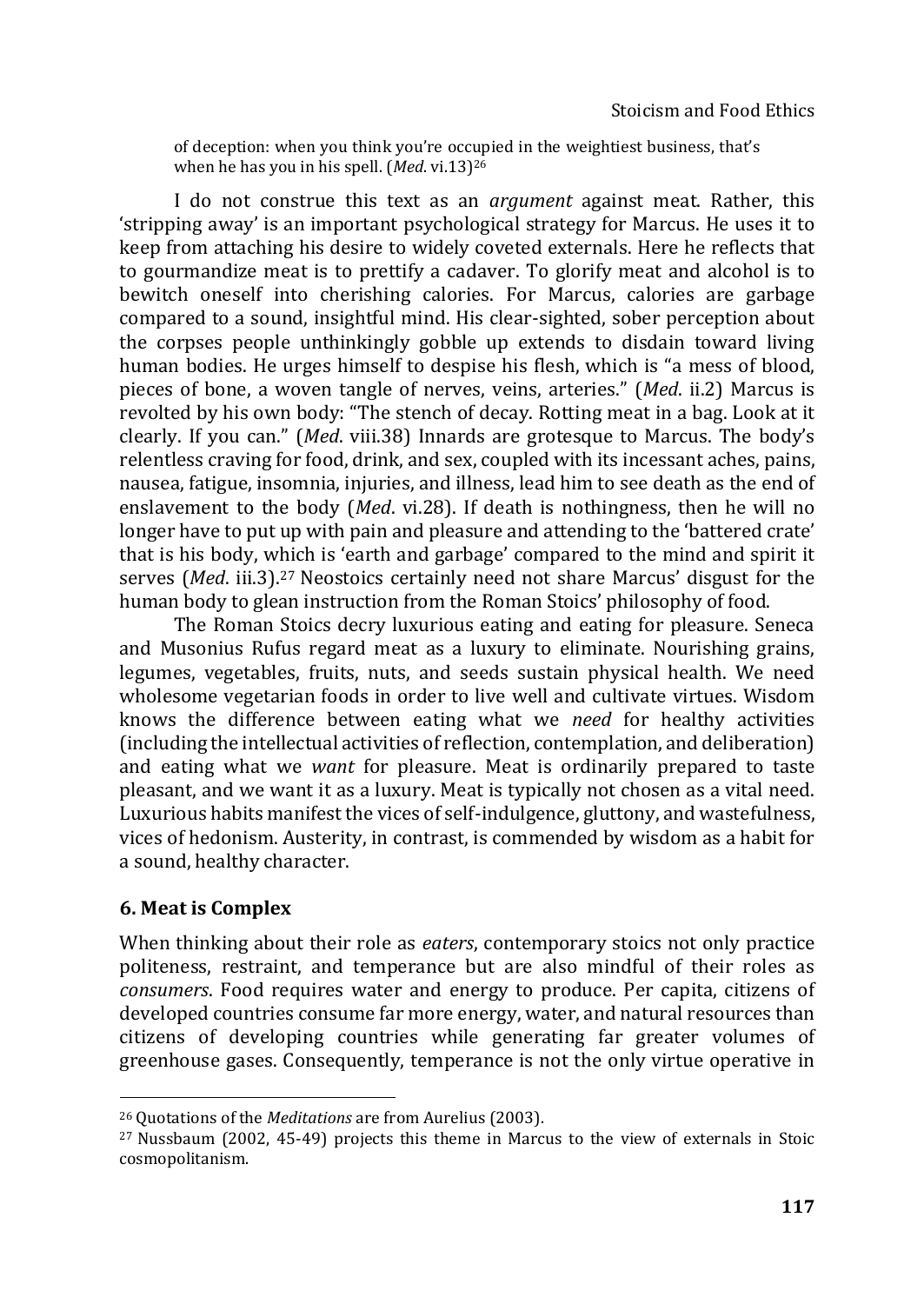stoic food ethics. Food justice will also matter. But since food justice pertains to food industries, and food industries involve institutions, the following objection arises. Julia Annas observes that "the [ancient] Stoics have no systematic answer to the question, how justice as a virtue of the individual agent relates to justice as a virtue of institutions." (1993, 311) For precisely this reason contemporary stoics must step in to fill this void by identifying the injustices of today's food systems and articulating practical ethical norms to oppose them. So, justice as a virtue of the individual agent dictates actively working to reform or abolish unjust institutions, systems, and practices. This activism may well require the virtues of courage and persistence. Another virtue of stoic consumers is wisdom. Wisdom dictates debunking the misguided, destructive belief system of carnism. Carnism is the prevailing, violent ideology, supported by mostly unchallenged assumptions, that eating meat is natural, normal, necessary, and nice (Joy 2010). I suggest that wisdom, courage, justice, and temperance, as virtues of the individual consumer, dictate buying and eating food products that are as little implicated as possible in harms to human health, food industry workers, nonhuman animals, and the environment.

These considerations led Stephens (1994) to reconstruct five arguments for a veg $n^{28}$  diet as a virtuous goal for people who are not food insecure. The *Argument from Distributive Justice* is that the Meat and Dairy Industrial Complex (MADIC) steers agricultural resources away from the poor to supply meat and dairy products to the affluent, thereby exacerbating food insecurity for the vulnerable and disempowered while catering to the preferences of the wealthy and powerful. Therefore, MADIC violates the principle of distributive justice.

The *Argument from Environmental Harm* is that MADIC causes serious, manifold, widespread damages to the environment. These include depleting fresh water and aquifers, water pollution, soil compaction, soil erosion, depleting soil fertility, deforestation, desertification, destruction of wildlife, reducing biodiversity, consumption of nonrenewable energies, and production of greenhouse gases that severely worsen global climate change (see also Shogry 2020 and Whiting et al. 2020).

The *Feminist Argument from Sexual Politics* is that meat-eating and patriarchy are intimately connected, as are vegetarianism and feminism. Meat symbolizes oppression and violence perpetrated against both nonhuman animals and women, so vegetarianism signally rejects our 'meat is king' patriarchal culture. The Cynics championed gender equality. Engel (2000) shows that, with some inconsistency, Musonius Rufus did too. Hill (2020) convincingly argues that neostoics embrace feminism (see also Aikin and McGill-Rutherford 2014).

The *Argument from Moral Consideration for Animals* is that exploiting nonhuman animals by breeding them into existence only to rapidly fatten them up in miserable, disease-infested conditions (in CAFOs) and, at a very young age,

<sup>28</sup> A term designating both vegetarian and vegan.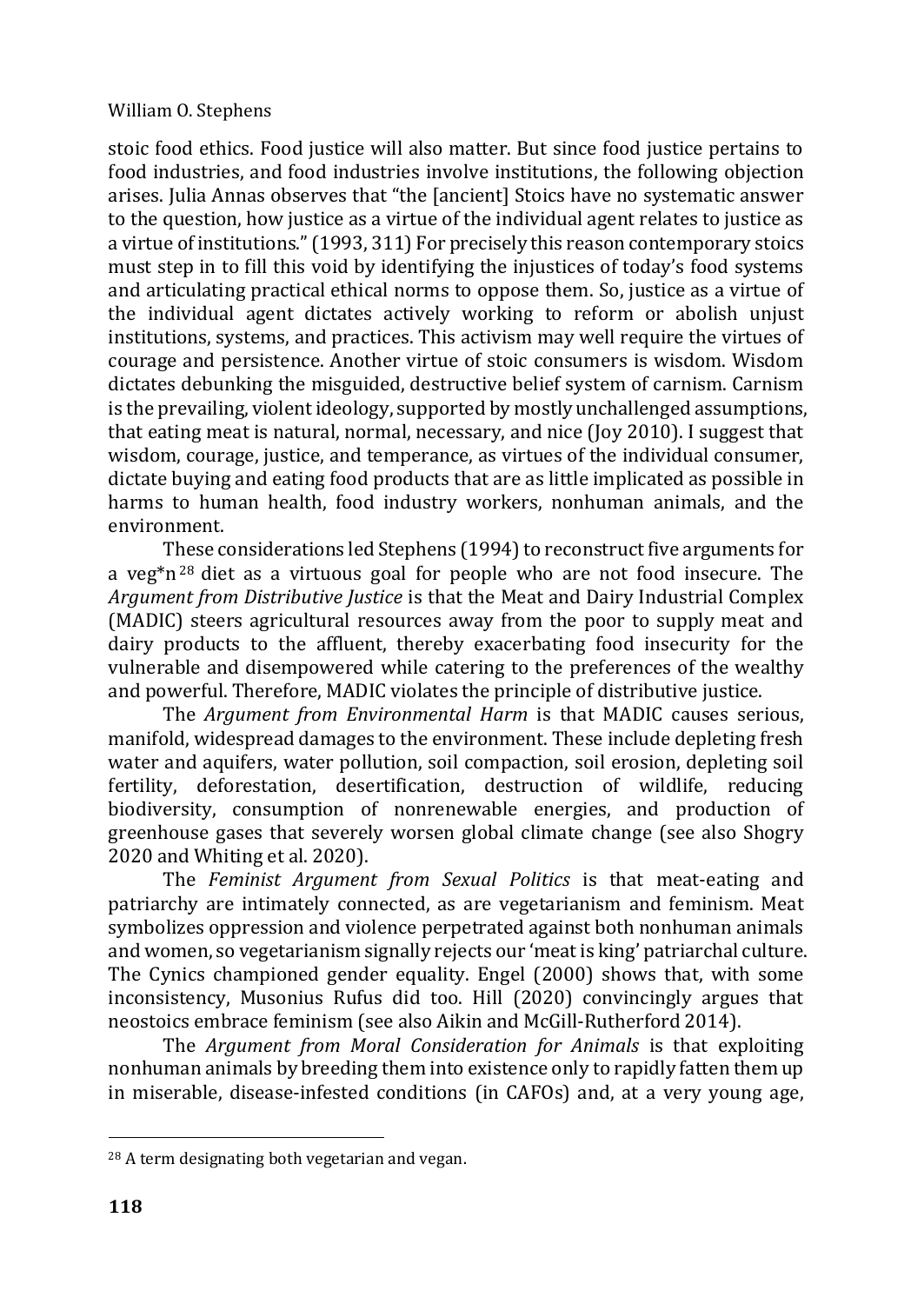slaughter them as cheaply as possible, is wrong. Since anthropocentrism is untenable and veg\*n alternatives abound, we can and ought to boycott MADIC products and abolish CAFOs.

Finally, the *Prudential Argument from Health* is that meat, dairy, and egg consumption is implicated in high cholesterol, obesity, atherosclerosis, heart disease, stroke, breast cancer, uterine cancer, cervical cancer, prostate cancer, lung cancer, kidney disease, and osteoporosis. <sup>29</sup> Heavy meat consumption shortens life expectancy. People with diabetes, hypertension, rheumatoid arthritis, kidney stones, diverticulitis, gall bladder disease, peptic ulcers, and asthma benefit by switching to veg\*n diets. So, the virtue of prudence recommends balanced veg\*n diets over diets in which animal products dominate.

Unsurprisingly, the values motivating these five arguments are more popular among political liberals. Western vegetarians tend to be liberals who value environmental protection, equality, and social justice while opposing hierarchy, authoritarianism, capital punishment, and violence (Nezlek and Forestell 2019, 549). Vegetarians are also more altruistic than omnivores and more likely to work in charitable organizations, local governments, or education (Nezlek and Forestell 2019, 549). In this vein, occupational injuries, psychological traumas, and abuses suffered by CAFO workers call for replacing MADIC with systems that protect agricultural laborers from harm and exploitation. (This includes farmers and workers in the avocado industry, who are often beaten, tortured, kidnapped, raped, or murdered.) As the world population approaches eight billion, water-related violence surges globally while meat and dairy consumption escalates in China and India (see Safi 2019).<sup>30</sup> Thus, the MADIC with its ballooning demands for fresh water and fossil fuels promises to contribute to greater geopolitical destabilization.

## **7. Wet Markets and Pandemics**

One place humans come into contact with animals is at wet markets. Wet markets are typically large groups of open-air stalls selling fresh seafood, meat, fruits, and vegetables. At some wet markets live chickens, fish, shellfish, and other animals are slaughtered and sold. One explanation for the name is that live fish splash in tubs of water, melting ice keeps meat cold, and the blood and innards of slaughtered animals all make these markets wet places. In China, for many, wet markets are a staple of daily life. The Huanan Seafood Wholesale Market in Wuhan, China is believed by some to be the source of COVID-19 (Maron 2020). Some wet markets also sell wild animal meat, colloquially known as bushmeat. The Huanan market sold live wild animals and the bushmeat of snakes, beavers, porcupines, baby crocodiles, and other animals. Close interactions with wild animals have caused numerous disease outbreaks in humans, including Ebola and HIV. Buying,

<sup>&</sup>lt;sup>29</sup> Though shellfish is high in cholesterol, fish is not generally implicated in these diseases.

<sup>30</sup> Meat more than milk in China and the reverse in India.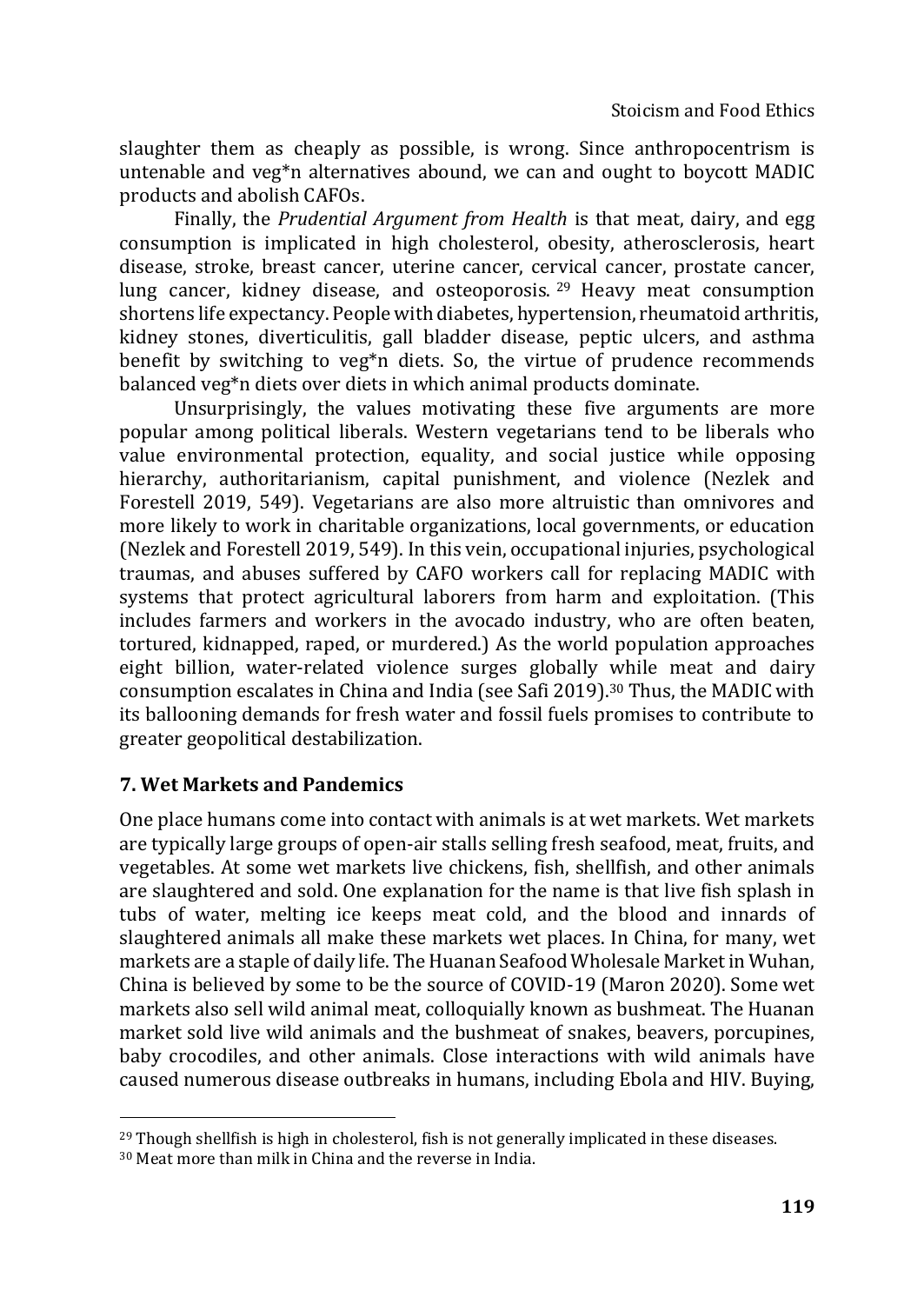selling, and slaughtering wild animals for food is one way an animal-borne disease may infect people. Viruses can spread more easily when animals are confined in dirty, cramped conditions, such as in stacked cages, and get sick (see Foer 2009, Stephens 2019). When animals are under duress, viral pathogens can intermingle, swap bits of genetic code, and perhaps mutate to become more transmissible between species. Respiratory diseases like COVID-19 can infect food handlers or customers through exposure to an animal's bodily fluids (Maron 2020). "Some of the most common and deadliest human diseases are caused by bacteria or viruses of animal origin. In recent decades this trend has only increased, with an estimated 70 percent of emerging and re-emerging pathogens coming from animals. This includes avian flu, Ebola virus disease, influenza, leprosy, lassa fever, MERS-CoV, rabies, SARS, smallpox, tuberculosis, Zika fever, and other well-known diseases." (WHO 2020) The prevalence of zoonotic diseases results from our relationship with nonhuman animals. That relationship is complex, often unhealthy, and on the whole suspect.

Health is regarded by Stoics as 'a preferred indifferent.' So, Stoics select healthy foods except in bizarre circumstances in which selecting healthier foods would conflict with virtue. Wet markets endanger public health, just as CAFOs do. So why are wet markets and CAFOs so popular worldwide? Partly because Big Ag corporations are permitted to externalize much of their costs; partly due to the broader forces of capitalist industrialization; and partly because consumers have been habituated, through tradition, religious indoctrination, and aggressive marketing, to eat animals. The violent ideology according to which eating animals is normal, natural, necessary, and nice is termed carnism (Joy 2010). But there is nothing nice about the toll on human lives, human health, economies, and the education of students imposed by Covid-19. Pathogens are natural in a sense. Yet I argue that it is contrary to reason and virtue for stoics today to support food systems likely to spawn new pathogens. Justice, wisdom, simplicity, and selfinterest obligate neostoics to prefer low-input plants and plant-based foods.

Should stoics favor locally produced food? First, importing food from afar is deplorable decadence, Seneca insists, whenever adequate fare is nearby (*Prov*. 3.6). Second, Seneca (*Otio* 4.1) and Marcus Aurelius (*Med*. vi.44) adduce twin commonwealths to which every citizen (*politēs*) belongs: the world (*cosmos*) and the city of one's birth (e.g. Rome, Chicago, Tokyo). Thus, this dual citizenship includes both local responsibilities, e.g. supporting local farmers, and global concerns, e.g. ameliorating global climate change and ocean pollution. Yet the most effective way for most Americans, for example, to reduce their diet's carbon footprint is not by buying local, but by eliminating or reducing their consumption of animal products (Leaves 2017). Stoic consumers have a duty to act individually and collectively to oppose carnism. Stoic citizens must promote more efficient, more sustainable, fairer, safer, non-violent food systems locally, regionally, nationally, and globally.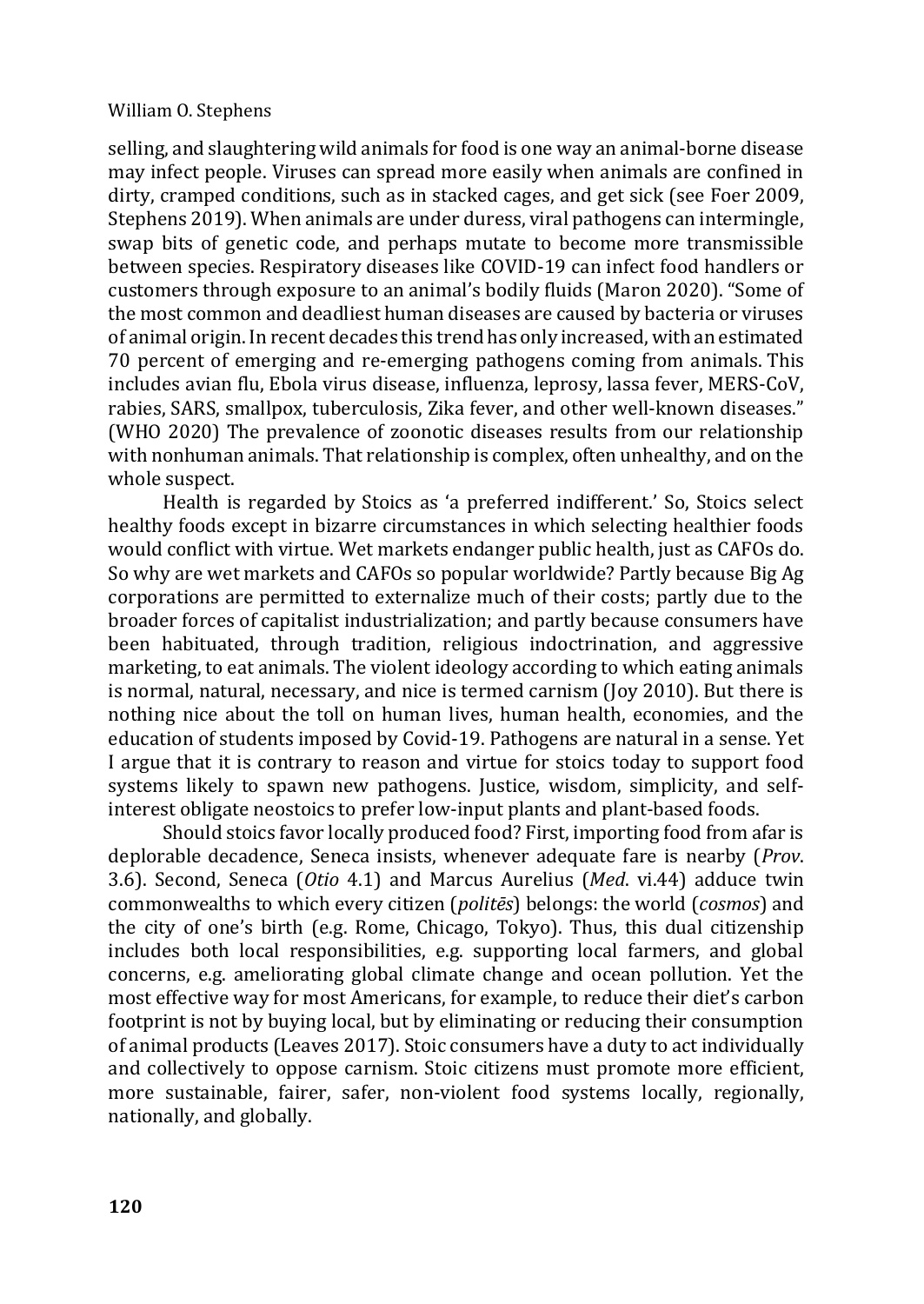Stoicism and Food Ethics

Which rules govern stoicism and food? "As Seneca emphasizes in *Letter* 71.1, advice is adjusted to situations, and situations are in flux. If one needs advice, one is not asking to be told the correct rule to cover the situation; one is asking how to balance various considerations." (Vogt 2020)

## **8. Conclusion**

Diogenes the Cynic, the Roman Stoics, Pythagoras, Epicurus, and Porphyry all endorsed frugal diets and rejected ambitious eating, luxuries, and gustatory decadence. All the Roman Stoics advocated limiting eating and drinking to strict bodily need and quelling anxieties about food. The lessons for stoics are clear enough. Concerns about food insecurity and food sovereignty, the resource demands and manifold environmental harms of the MADIC, the costs to human health of diets based on animal products, the ongoing pandemic sprung from a wet market, past outbreaks of zoonotic diseases unleashed from CAFOs, and the violent ideology of carnism, prescribe veg\*n precepts to stoics for whom meatless foods are available and affordable. Intensively produced animal products<sup>31</sup> are luxuries that extract too great a cost on the animals, the CAFO workers, the foodinsecure, small farms, women, the environment, the climate, and public health. Contemporary stoics see no wisdom, justice, or temperance in eating animal parts whenever plants will do.<sup>32</sup>

## **References**

- Aikin, Scott, and Emily McGill-Rutherford. 2014. "Stoicism, Feminism and Autonomy." *Symposion* 1 (1): 9-22.
- Annas, Julia. 1993. *The Morality of Happiness*. New York: Oxford University Press.
- ———. 2008. "The Sage in Ancient Philosophy." In *Anthropine Sophia*, edited by Francesca Alesse et al., 11-27. Naples: Bibliopolis.
- Aurelius, Marcus. 2003. *Meditations*. Translated by Gregory Hays. New York: Modern Library.
- Barnard, Alex. 2016. *Freegans: Diving into the Wealth of Food Waste in America*. Minneapolis: University of Minnesota Press.
- Becker, Lawrence C. 2017. *A New Stoicism: Revised Edition*. Princeton, Oxford: Princeton University Press.
- Brittain, Charles. 2001. "Rationality, Rules and Rights." Apeiron 34 (3): 247-267.
- Brown, Eric. 1997. *Stoic Cosmopolitanism and the Political Life*. Dissertation. University of Chicago.
- Diogenes the Cynic. 2012. *Sayings and Anecdotes with Other Popular Moralists*. Translated with introduction and notes by Robin Hard. Oxford, New York: Oxford University Press.

<sup>31</sup> This might exclude sustainably raised insects.

<sup>32</sup> **Acknowledgments**. I thank Scott F. Aikin, Scott Rubarth, and an anonymous reviewer for helpful comments on this paper.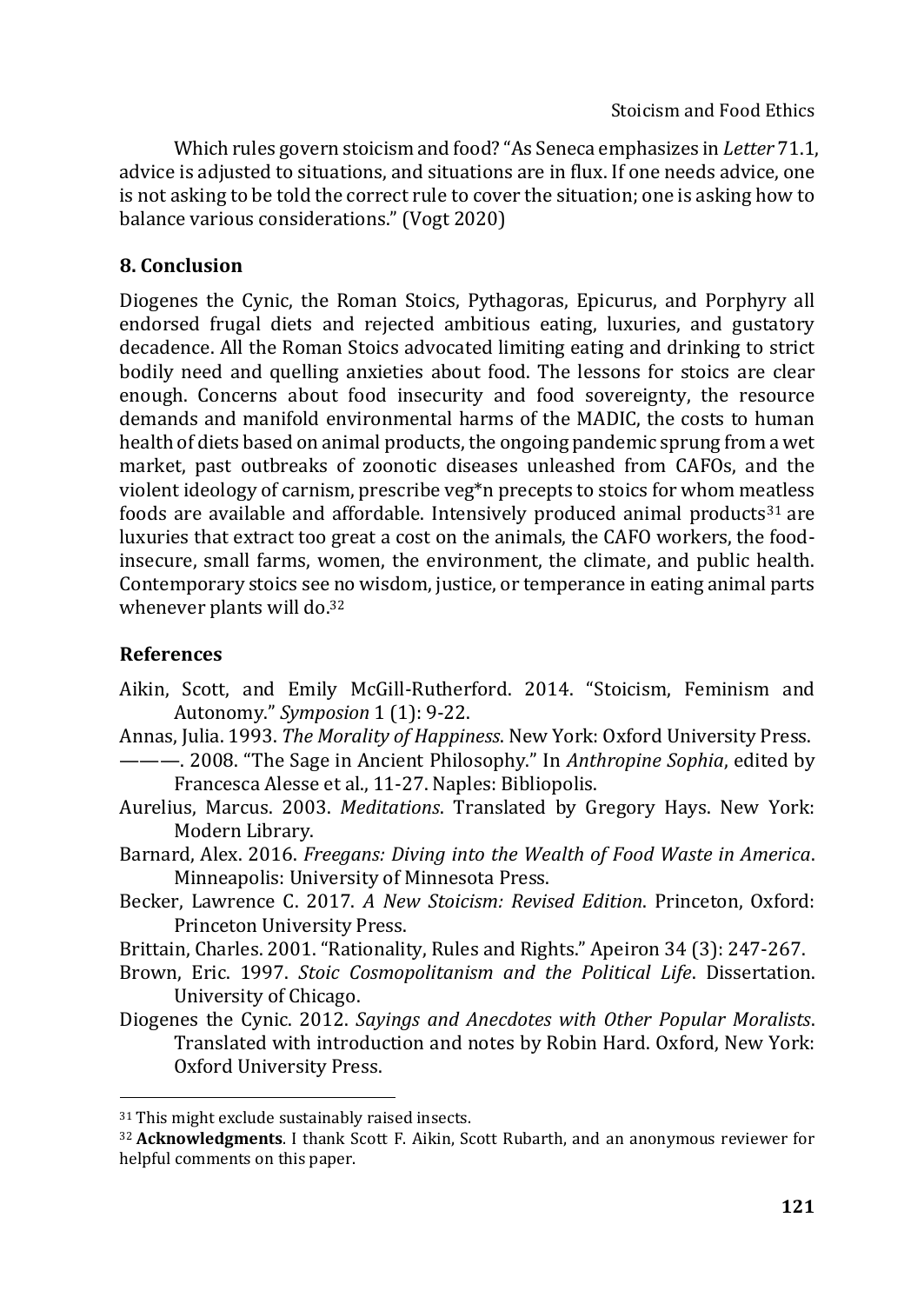William O. Stephens

- Engberg-Pedersen, Troels. 1990. *The Stoic Theory of Oikeiosis: Moral Development and Social Interaction in Early Stoic Philosophy*. Aarhus: Aarhus University Press.
- Engel, David M. 2000. "The Gender Egalitarianism of Musonius Rufus." *Ancient Philosophy* 20 (2): 377-391.
- Epictetus. 2014. *Discourses, Fragments, Handbook*. Translated by Robin Hard. Oxford: Oxford University Press.
- Feeding America. 2022. n.d. "Hunger in America." https://www.feedingamerica.org/ hunger-in-america.
- Foer, Jonathan Safran. 2009. *Eating Animals*. New York: Little, Brown and Company.
- Hill, Lisa. 2015. "Classical Stoicism and the Birth of a Global Ethics: Cosmopolitan Duties in a World of Local Loyalties." *Social Alternatives* 34 (1): 14-18.
- ———. 2020. "Feminism and Stoic Sagehood." In *The Routledge Handbook of Hellenistic Philosophy*, edited by K. Arenson, 410-421. New York and London: Routledge.
- Inwood, Brad. 1999. "Rules and Reasoning in Stoic Ethics." In *Topics in Stoic Philosophy*, edited by K. Ierodiakonou, 95-127. Oxford: Oxford University Press.
- Johnson, Brian E. 2013. *The Role Ethics of Epictetus: Stoicism in Everyday Life*. Lanham: Lexington Books.
- Joy, Melanie. 2010. *Why We Love Dogs, Eat Pigs and Wear Cows: An Introduction to Carnism*. San Francisco: Conari Press.
- Klein, Jacob. 2016. "The Stoic Argument from *Oikeiōsis*." *Oxford Studies in Ancient Philosophy* 50: 143-200.
- Laertius, Diogenes. 2018. *Lives of the Eminent Philosophers*. Translated by Pamela Mensch, edited by James Miller. New York: Oxford University Press.
- Leaves, Molly. 2017. "Do Food Milles Really Matter." Harvard University. March 7, 2017. [https://green.harvard.edu/news/do-food-miles-really-matter.](https://green.harvard.edu/news/do-food-miles-really-matter)
- Long, Anthony Arthur. 2007. "Stoic Communitarianism and Normative Citizenship." In *Freedom, Reason, and the Polis*, edited by D. Keyt and F. Miller, 241-261. Cambridge: Cambridge University Press.
- Maron, Dina Fine. 2020. "'Wet Markets' likely launched the coronavirus. Here's what you need to know." *National Geographic*, April 15, 2020. [https://www.nationalgeographic.com/animals/2020/04/coronavirus](https://www.nationalgeographic.com/animals/2020/04/coronavirus-linked-to-chinese-wet-markets/#close)[linked-to-chinese-wet-markets/#close.](https://www.nationalgeographic.com/animals/2020/04/coronavirus-linked-to-chinese-wet-markets/#close)
- Mitsis, Phillip. 1993. "Seneca on Reason, Rules, and Moral Development." In *Passions and Perceptions: Studies in Hellenistic Philosophy of Mind*, edited by J. Brunschwig and M.C. Nussbaum, 285-312. Cambridge: Cambridge University Press.
- Murray, Oswyn. 2003. "*Convivium*." In *The Oxford Classical Dictionary*, 3rd edition revised, edited by Simon Hornblower and Antony Spawforth, 387. Oxford: Oxford University Press.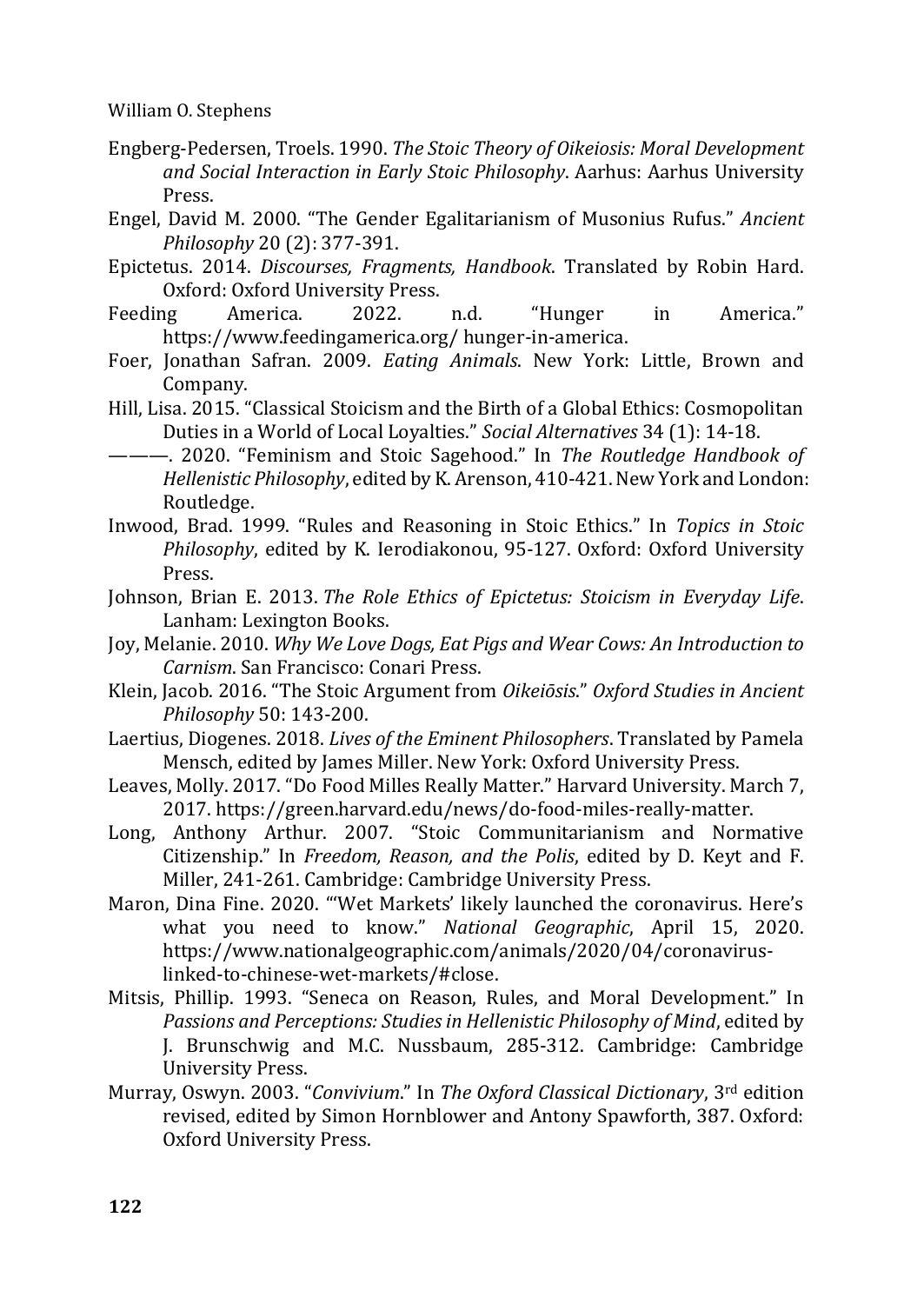- Newmyer, Stephen T. 1999. "Speaking of Beasts: The Stoics and Plutarch on Animal Reason and the Modern Case against Animals." *Quaderni Urbinati di Cultura Classica*, New Series 63 (3): 99-110.
- Nezlek, John B. and Catherine A. Forestell. 2019. "Where the Rubber Meats the Road: Relationships between Vegetarianism and Socio-political Attitudes and Voting Behavior." *Ecology of Food and Nutrition* 58 (6): 548-559.
- Nussbaum, Martha C. 2002. "The Worth of Human Dignity: Two Tensions in Stoic Cosmopolitanism." In *Philosophy and Power in the Graeco-Roman World: Essays in Honour of Miriam Griffin*, edited by T. Rajak and G. Clark, 31-49. Oxford: Oxford University Press.
- Plutarch. 1976. *Moralia*, Vol. XIII. Translated by Harold F. Cherniss. Cambridge: Harvard University Press.
- Reydams-Schils, Gretchen. 2002. "Human Bonding and Oἰκείωσις in Roman Stoicism." *Oxford Studies in Ancient Philosophy* 2: 221-251.
- Roser, Max, and Ritchie, Hannah. 2019. "Hunger and Undernourishment." Our World InData[. https://ourworldindata.org/hunger-and-undernourishment.](https://ourworldindata.org/hunger-and-undernourishment)
- Rufus, Musonius. 2020. *That One Should Disdain Hardships: The Teachings of a Roman Stoic*. Translated by Cora E. Lutz. New Haven and London: Yale University Press.
- Safi, Michael. 2019. "Water-related Violence Rises Globally in Past Decade." *The Guardian*, December 31, 2019.
- Sellars, John. 2007. "Stoic Cosmopolitanism and Zeno's *Republic*." *History of Political Thought* 28 (1): 1-29.
- Seneca, Lucius Annaeus. 2014. *Hardship and Happiness*. Translations by Elaine Fantham, Harry M. Hine, James Ker, and Gareth D. Williams. Chicago: The University of Chicago Press.
- ———. 2015. *Letters on Ethics*. Translated by Margaret Graver and A. A. Long. Chicago: The University of Chicago Press.
- Shogry, Simon. 2020. "Stoic Cosmopolitanism and Environmental Ethics." In *The Routledge Handbook of Hellenistic Philosophy*, edited by K. Arenson, 397- 409. New York and London: Routledge.
- Stanton, Greg R. 1968. "The Cosmopolitan Ideas of Epictetus and Marcus Aurelius." *Phronesis* 13: 183-195.
- Stephens, William O. 1994. "Five Arguments for Vegetarianism." *Philosophy in the Contemporary World* 1 (4): 25-39.
	- ———. 2014. "Epictetus on Fearing Death: Bugbear and Open Door Policy." *Ancient Philosophy* 34 (2): 365-391.
- ———. 2019. "[Public Health, Ethical Vegetarianism, and the Harms of the Animal](https://irispublishers.com/abeb/fulltext/public-health-ethical-vegetarianism-and-the-harms-of-the-animal-food-industry.ID.000529.php)  [Food Industry](https://irispublishers.com/abeb/fulltext/public-health-ethical-vegetarianism-and-the-harms-of-the-animal-food-industry.ID.000529.php)." *Archives in Biomedical Engineering and Biotechnology* 2 (1).
- Tremblay, Michael. 2019. "Digestion and Moral Progress in Epictetus." *Journal of Ancient Philosophy* 13: 100-119.
- Vogt, Katja. 2020. "Seneca." *The Stanford Encyclopedia of Philosophy*. Edited by N. Zalta[. https://plato.stanford.edu/archives/spr2020/entries/seneca/.](https://plato.stanford.edu/archives/spr2020/entries/seneca/)